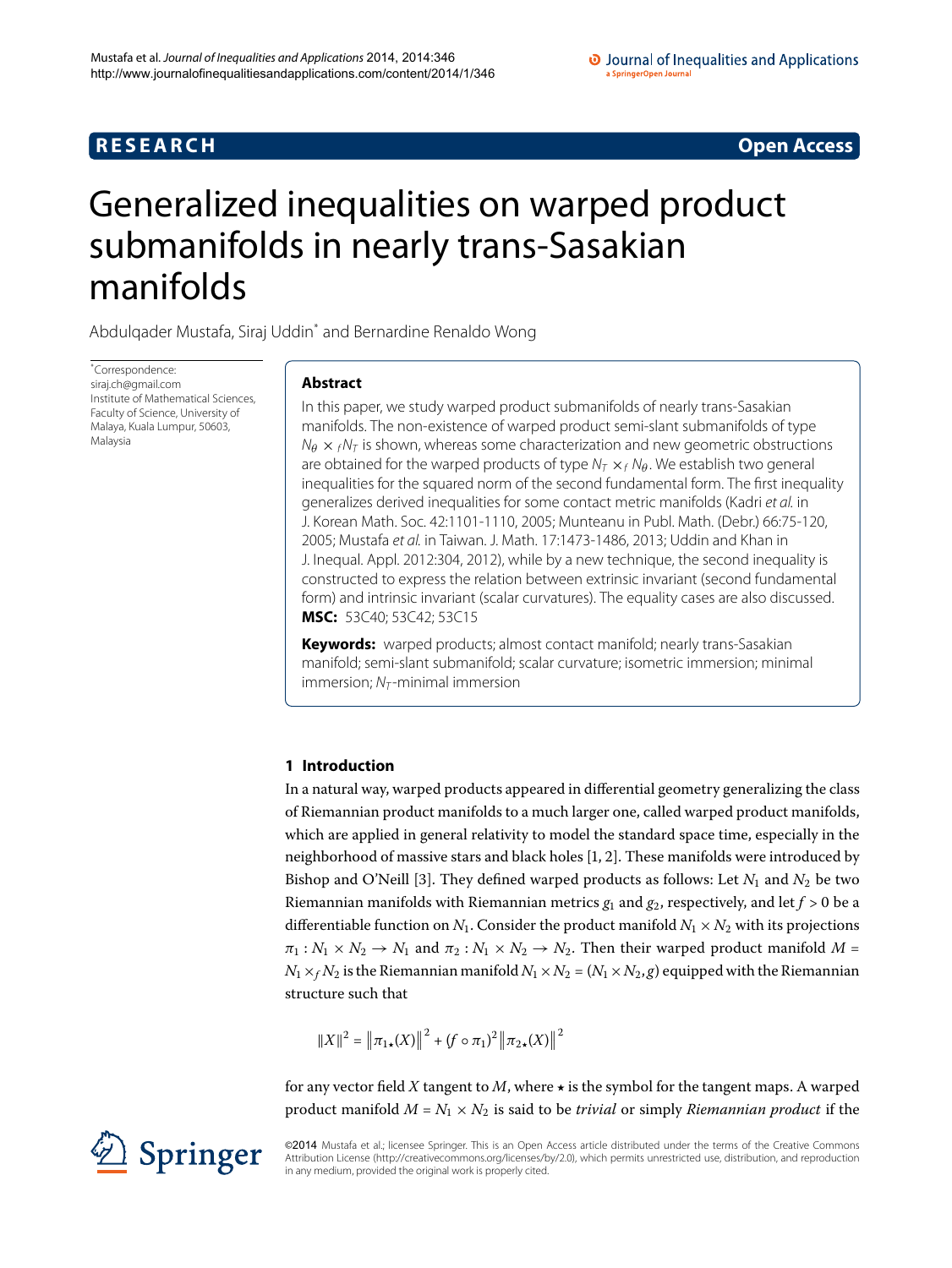warping function *f* is constant. For the survey on warped products as Riemannian sub-manifolds[,](#page-14-3) we refer to  $[4, 5]$ .

A  $(2m + 1)$ -dimensional  $C^{\infty}$  manifold  $(\overline{M}, g, \phi, \xi, \eta)$  is said to have an *almost contact structure* if there exist on  $\overline{M}$  a tensor field  $\phi$  of type (1, 1), a vector field  $\xi$ , a 1-form  $\eta$  and a Riemannian metric  $g$  satisfying [\[](#page-14-5)6]

<span id="page-1-3"></span>
$$
\phi^2 = -I + \eta \otimes \xi, \qquad \phi \xi = 0, \qquad \eta \circ \phi = 0, \qquad \eta(\xi) = 1,
$$
 (1.1)

$$
\eta(X) = g(X, \xi), \qquad g(\phi X, \phi Y) = g(X, Y) - \eta(X)\eta(Y), \tag{1.2}
$$

where *X* and *Y* are vector fields on  $\overline{M}$  [\[](#page-14-6)7]. We shall use the symbol  $\Gamma(T\overline{M})$  to denote the Lie algebra of vector fields on the manifold  $\overline{M}$ .

<span id="page-1-1"></span>In the classification of almost contact structures, Chinea and Gonzalez [8[\]](#page-14-7) divided these structures into twelve well-known classes; one of the class that appears in this classification is denoted by  $C_1 \oplus C_5 \oplus C_6$ . According to their classification, an almost contact metric manifold is a nearly trans-Sasakian manifold if it belongs to this class. Another line of thought was developed by Gherghe [9] who introduced nearly trans-Sasakian structure of type (*α*,*β*), which generalizes trans-Sasakian structure in the same sense as nearly Sasakian generalizes Sasakian one. In this sense an almost contact metric structure ( $\phi$ ,  $\xi$ ,  $\eta$ ,  $g$ ) on M is called a *nearly trans-Sasakian structure* if

$$
(\bar{\nabla}_X \phi)Y + (\bar{\nabla}_Y \phi)X = \alpha (2g(X, Y)\xi - \eta(Y)X - \eta(X)Y)
$$

$$
- \beta (\eta(Y)\phi X + \eta(X)\phi Y) \tag{1.3}
$$

for any *X*,  $Y \in \Gamma(T\overline{M})$ . Moreover, nearly trans-Sasakian of type  $(\alpha, \beta)$  is nearly-Sasakian, or nearly Kenmotsu, or nearly cosymplectic accordingly as  $\beta = 0$  or  $\alpha = 0$  or  $\alpha = \beta = 0$ .

Kim *et al.* [10[\]](#page-14-9) initiated the study of semi-invariant submanifolds of nearly trans-Sasakian manifolds and obtained many results on the extrinsic geometric aspects of these submanifolds, whereas the slant submanifolds were studied in the setting of nearly trans-Sasakian manifolds by Al-Solamy and Khan [\[](#page-14-10)11]. Recently, we have initiated the study of CR-warped product in nearly trans-Sasakian manifolds [[\]](#page-14-11). In the present paper, we consider a warped product of proper slant and invariant submanifolds of nearly trans-Sasakian manifolds, called warped product semi-slant submanifolds. The paper is organized as follows. Section 2 is devoted to providing the basic definitions and formulas which are useful to the next section. In Section 3, general and special non-existence results are proved for warped products. In the case of existence of warped products, the necessary lemmas for the two inequalities and some geometric obstructions are obtained. In Section  $4$ , a general inequality which generalizes the obtained inequalities in  $[12-15]$  $[12-15]$  is established. In Section 5[,](#page-11-0) we develop a new technique to construct a general inequality for the second fundamental form in terms of the scalar curvatures of submanifolds and the warping function.

## <span id="page-1-0"></span>**2 Preliminaries**

Let *M* be an *n*-dimensional Riemannian manifold isometrically immersed in a Riemannian manifold  $\overline{M}$ . Then the Gauss and Weingarten formulas are respectively given by

<span id="page-1-2"></span>
$$
\bar{\nabla}_X Y = \nabla_X Y + h(X, Y) \tag{2.1}
$$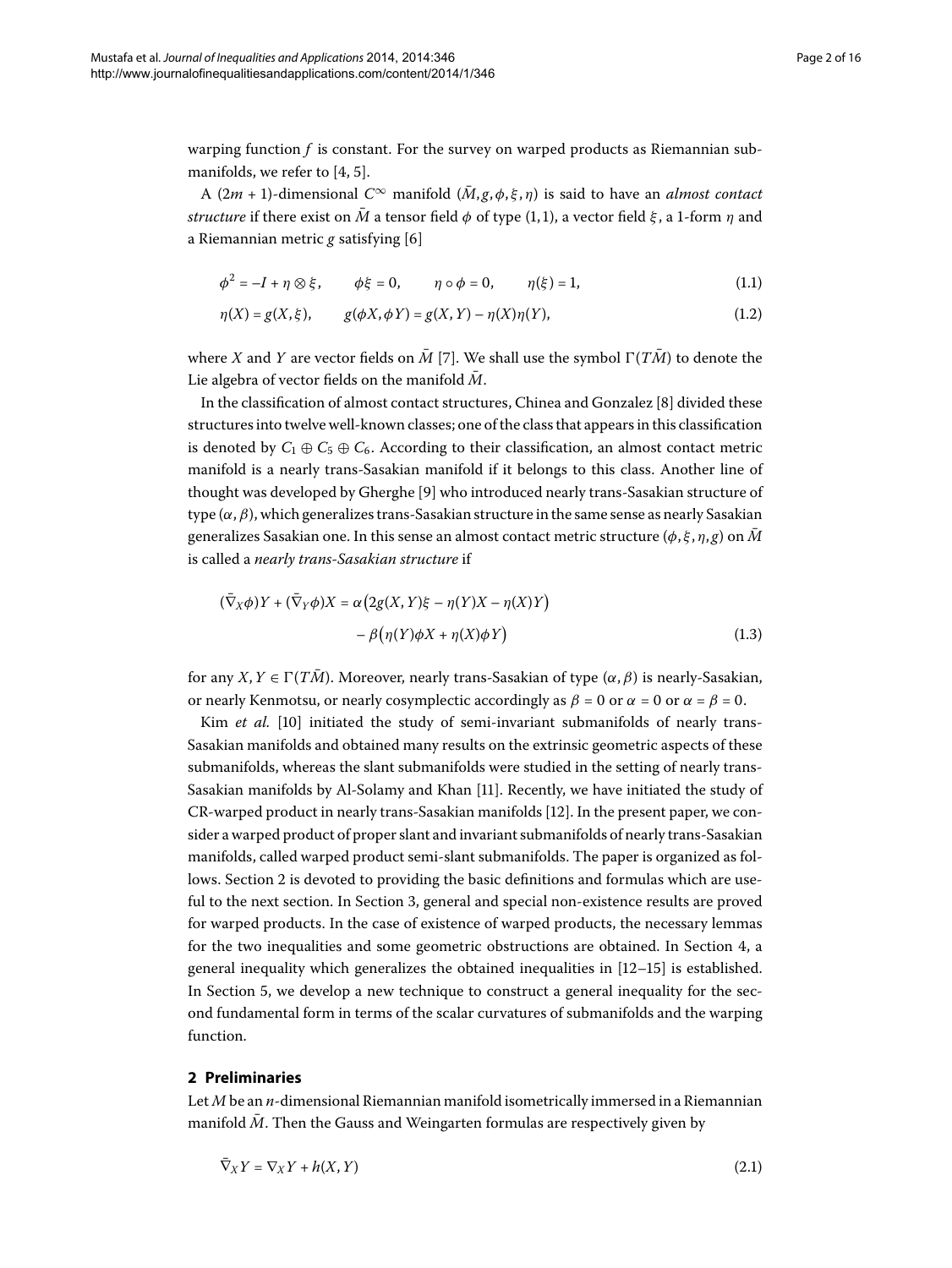and

$$
\nabla_X N = -A_N X + \nabla_X^{\perp} N \tag{2.2}
$$

for all  $X, Y \in \Gamma(TM)$ , where  $\nabla$  is the induced Riemannian connection on *M*, *N* is a vector field normal to  $\bar{M}$ ,  $h$  is the second fundamental form of  $M$ ,  $\nabla^{\perp}$  is the normal connection in the normal bundle  $T^{\perp}M$  and  $A_N$  is the shape operator of the second fundamental form. They are related as

$$
g(A_N X, Y) = g(h(X, Y), N),\tag{2.3}
$$

where g denotes the Riemannian metric on  $\overline{M}$  as well as the metric induced on M. For any  $X \in \Gamma(TM)$ , we decompose  $\phi X$  as follows:

$$
\phi X = PX + FX,\tag{2.4}
$$

where *PX* and *FX* are the tangential and normal components of  $\phi X$ , respectively.

For a submanifold M of an almost contact manifold  $\overline{M}$ , if F is identically zero then M is *invariant*, and if *P* is identically zero then *M* is *anti-invariant*.

For the orthonormal basis  $\{e_1, \ldots, e_n\}$  of the tangent space  $T_xM$ , the *mean curvature vector*  $\vec{H}(x)$  is given by

<span id="page-2-0"></span>
$$
\vec{H}(x) = \frac{1}{n} \sum_{i=1}^{n} h(e_i, e_i),
$$

where  $n = \dim(M)$ . The submanifold M is *totally geodesic* in  $\overline{M}$  if  $h = 0$ , and *minimal* if *H* = 0. If  $h(X, Y) = g(X, Y)H$  for all  $X, Y \in \Gamma(TM)$ , then *M* is *totally umbilical*.

Let  $(M, g)$  be a submanifold of a Riemannian manifold  $\overline{M}$  equipped with a Riemannian metric *g*. The *equation of Gauss* is given by

<span id="page-2-1"></span>
$$
R(X, Y, Z, W) = \bar{R}(X, Y, Z, W) + g(h(X, W), h(Y, Z))
$$
  
-g(h(X, Z), h(Y, W)) (2.5)

for all *X*, *Y*, *Z*, *W*  $\in \Gamma(TM)$ , where  $\overline{R}$  and *R* are the curvature tensors of  $\overline{M}$  and *M*, respectively, and *h* is the second fundamental form.

**Definition 2.1** [16[\]](#page-14-13) An immersion  $\varphi : N_1 \times_f N_2 \to \overline{M}$  is called  $N_i$ -totally geodesic if the partial second fundamental form *hi* vanishes identically. It is called *Ni*-*minimal* if the partial mean curvature vector  $H_i$  vanishes for  $i = 1, 2$ .

The *scalar curvature*  $\tau(x)$  of *M* is defined by

$$
\tau(x) = \sum_{1 \leq i < j \leq n} K(e_i \wedge e_j),\tag{2.6}
$$

where  $K(e_i \wedge e_j)$  is the *sectional curvature* of the plane section spanned by  $e_i$  and  $e_j$  at *x* ∈ *M*. Let  $\Pi_k$  be a *k*-plane section of  $T_xM$ , and let { $e_1, \ldots, e_k$ } be any orthonormal basis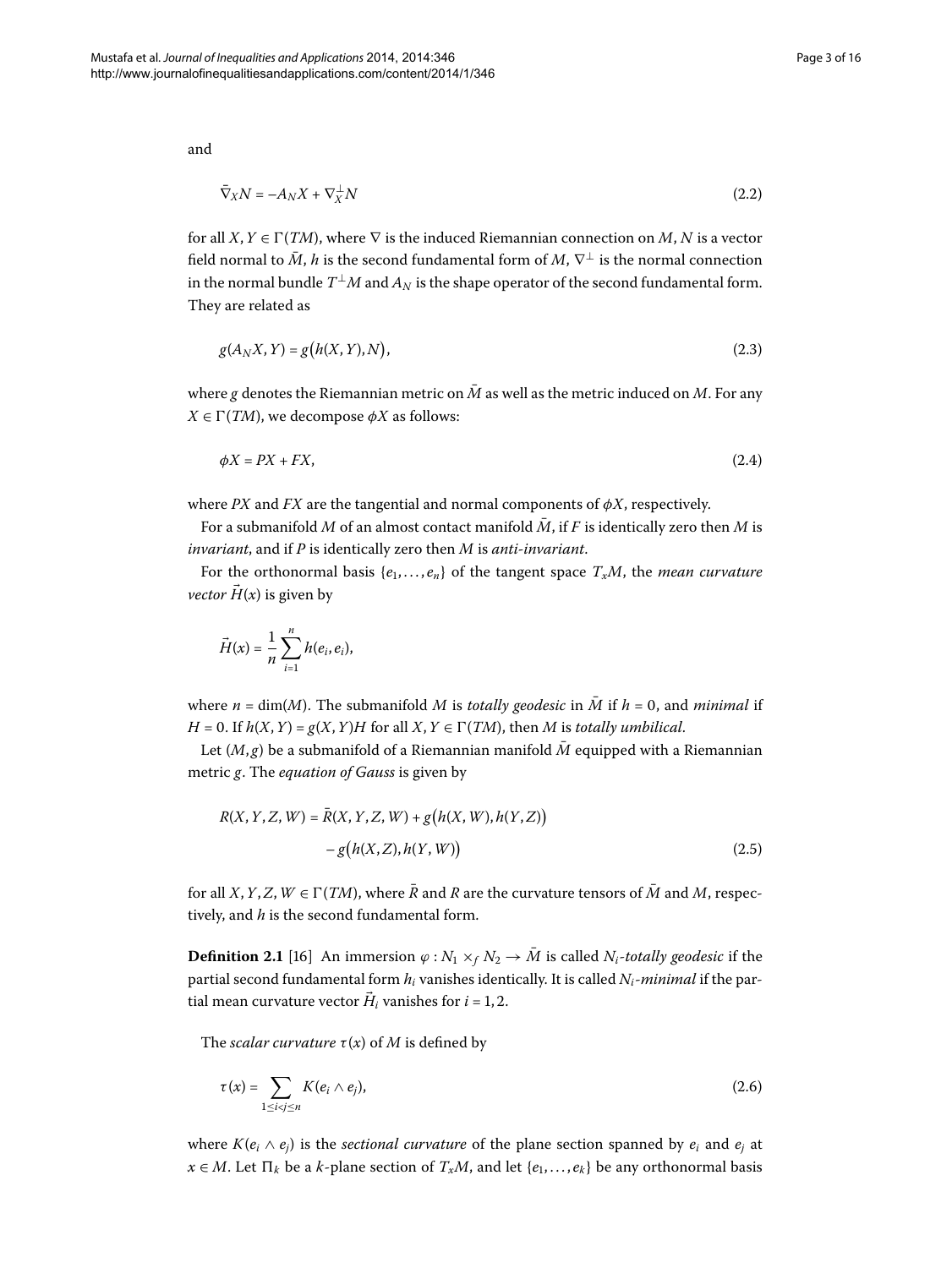of  $\Pi_k$ . The scalar curvature  $\tau(\Pi_k)$  of  $\Pi_k$  is given by [\[](#page-14-13)16]

<span id="page-3-1"></span>
$$
\tau(\Pi_k)=\sum_{1\leq i
$$

The scalar curvature of  $\tau(x)$  of *M* at *x* is identical with the scalar curvature of the tangent space  $T_xM$  of *M* at *x*, that is,  $\tau(x) = \tau(T_xM)$ . Geometrically,  $\tau(\Pi_k)$  is the scalar curvature of the image  $\exp_{\kappa}(\Pi_k)$  of  $\Pi_k$  at *x* under the exponential map at *x*. If  $\Pi_2$  is a 2-plane section,  $\tau(\Pi_2)$  is simply the sectional curvature  $K(\Pi_2)$  of  $\Pi_2$ , [\[](#page-14-3)4, 16, 17].

Now, let us put

<span id="page-3-3"></span>
$$
h_{ij}^r = g(h(e_i, e_j), e_r), \tag{2.7}
$$

where  $i, j \in \{1, ..., n\}$  and  $r \in \{n+1, ..., 2m+1\}$ . Then, in view of the equation of Gauss, we have

<span id="page-3-2"></span>
$$
K(e_i \wedge e_j) = \bar{K}(e_i \wedge e_j) + \sum_{r=n+1}^{2m+1} (h_{ii}^r h_{jj}^r - (h_{ij}^r)^2),
$$
\n(2.8)

where  $K(e_i \wedge e_j)$  and  $\bar{K}(e_i \wedge e_j)$  denote the sectional curvature of the plane section spanned by  $e_i$  and  $e_j$  at *x* in the submanifold *M* and in the ambient manifold  $\overline{M}$ , respectively. Taking the summation over the orthonormal frame of the tangent space of *M* in the above equation, we obtain

$$
2\tau(x) = 2\bar{\tau}(T_x M) + n^2 \|H\|^2 - \|h\|^2,
$$
\n(2.9)

where  $\bar{\tau}(T_xM) = \sum_{1 \le i < j \le n} K(e_i \wedge e_j)$  denotes the scalar curvature of the *n*-plane section  $T_xM$  for each  $x \in M$  in the ambient manifold  $\overline{M}$ .

There are different classes of submanifolds which we introduce briefly such as slant submanifolds, CR-submanifolds and semi-slant submanifolds. We shall always consider *ξ* to be tangent to the submanifold *M*. For a slant submanifold *M*, there is a non-zero vector *X* tangent to *M* at *x* such that *X* is not proportional to  $\xi_x$ . We denote by  $0 \le \theta(X) \le \pi/2$ the angle between  $\phi X$  and  $T_xM$  called the Wirtinger angle. If the Wirtinger angle  $\theta(X)$  is constant for all  $X \in T_xM - \langle \xi_x \rangle$  and  $x \in M$ , then *M* is said to be a *slant submanifold* and the angle  $\theta$ (*X*) is called the *slant angle* of *M* [18]. Obviously, if  $\theta = 0$ , *M* is invariant and if  $\theta = \pi/2$ , *M* is an anti-invariant submanifold. A slant submanifold is said to be *proper slant* if it is neither invariant nor anti-invariant.

We recall the following result for a slant submanifold of an almost contact metric manifold.

**Theorem 2.1** [\[](#page-14-15)18] Let M be a submanifold of an almost contact metric manifold  $\overline{M}$  such *that*  $\xi \in \Gamma(TM)$ . Then M is slant if and only if there exists a constant  $\lambda \in [0,1]$  such that

<span id="page-3-0"></span>
$$
P^2 = \lambda(-I + \eta \otimes \xi). \tag{2.10}
$$

*Furthermore, if*  $\theta$  *is a slant angle, then*  $\lambda = \cos^2 \theta$ .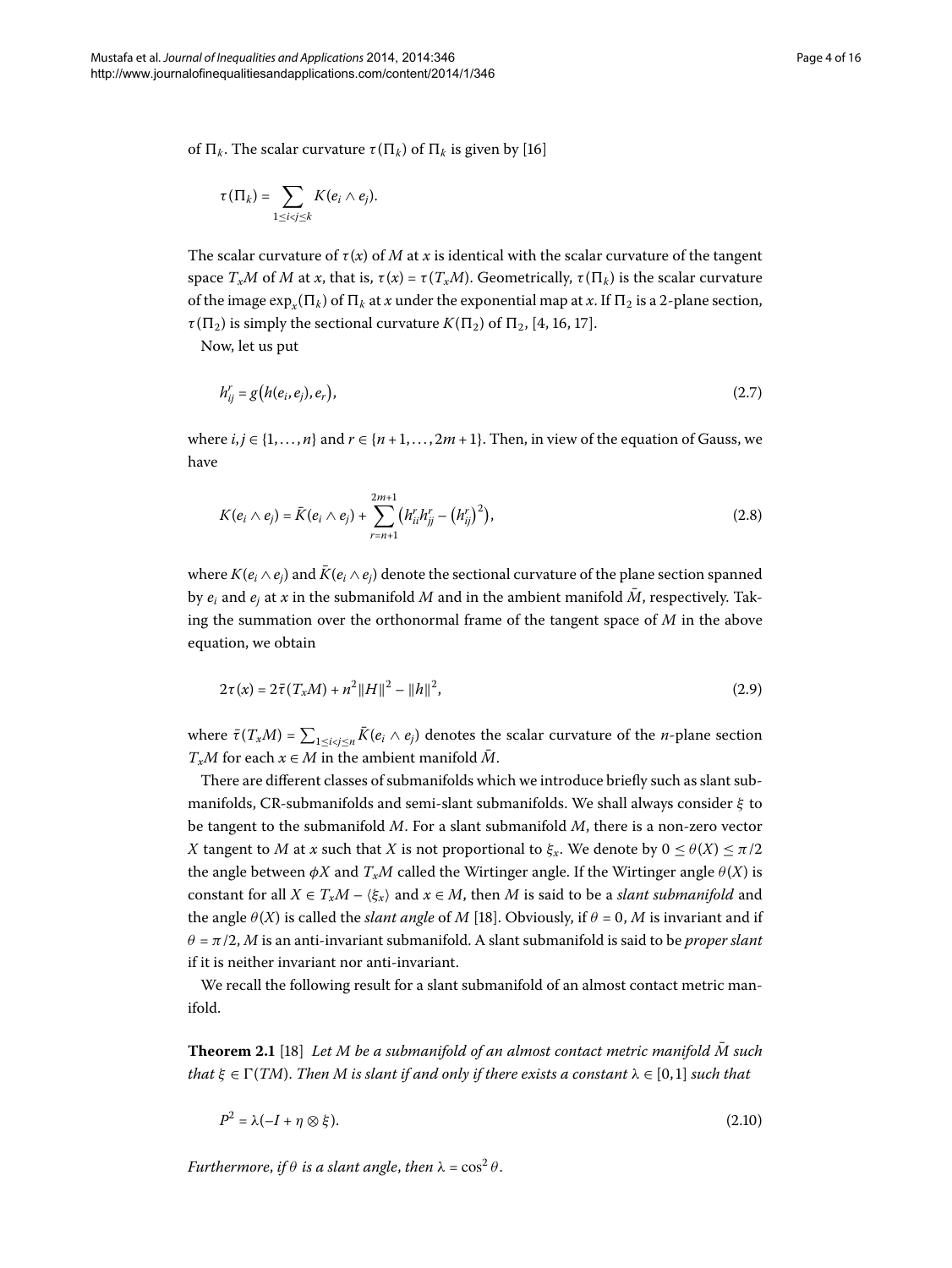The following relations are straightforward consequences of equation  $(2.10)$  $(2.10)$  $(2.10)$ 

$$
g(PX, PY) = \cos^2 \theta \left( g(X, Y) - \eta(Y)\eta(X) \right),\tag{2.11}
$$

$$
g(FX, FY) = \sin^2 \theta \left( g(X, Y) - \eta(Y)\eta(X) \right) \tag{2.12}
$$

for all  $X, Y \in \Gamma(TM)$ .

The idea of semi-slant submanifolds of almost Hermitian manifolds was given by Papaghuic [\[](#page-14-16)19]. In fact, semi-slant submanifolds were defined on the line of CRsubmanifolds. These submanifolds are defined and investigated by Cabrerizo *et al.* for almost contact manifolds [20]. They defined these submanifolds as follows.

**Definition 2.2** [20, 21[\]](#page-14-18) A submanifold *M* of an almost contact manifold  $\overline{M}$  is said to be a semi-slant submanifold if there exist two orthogonal distributions  $D$  and  $D_\theta$  such that:

- <span id="page-4-4"></span>(i)  $TM = D \oplus D_\theta \oplus \langle \xi \rangle$ .
- (ii) *D* is invariant, *i.e.*,  $\phi D \subseteq D$ .
- (iii)  $D_{\theta}$  is a slant distribution with slant angle  $\theta \neq \frac{\pi}{2}$ .

In the above definition, if  $\theta = \pi/2$  then *M* is contact CR-submanifold of  $\overline{M}$ . If *v* is the invariant subspace of the normal bundle  $T^{\perp}M$ , then in case of semi-slant submanifolds, the normal bundle  $T^{\perp}M$  can be decomposed as follows:

<span id="page-4-2"></span>
$$
T^{\perp}M = FD_{\theta} \oplus \nu. \tag{2.13}
$$

<span id="page-4-0"></span>For the differential function  $\psi$  on *M*, the gradient grad  $\psi$  and the Laplacian  $\Delta \psi$  of  $\psi$ are defined respectively by

$$
g(\text{grad }\psi, X) = X\psi,\tag{2.14}
$$

$$
\Delta \psi = \sum_{i=1}^{n} \left( (\nabla_{e_i} e_i) \psi - e_i e_i \psi \right)
$$
\n(2.15)

<span id="page-4-1"></span>for any vector field *X* tangent to *M*, where ∇ denotes the Riemannian connection on *M*.

## **3 Warped product submanifolds**

In this section, we study warped product submanifolds of nearly trans-Sasakian manifolds. We recall the following results on warped products for later use.

<span id="page-4-3"></span>**Lemma 3.1** Let  $M = N_1 \times_f N_2$  be a warped product manifold with the warping function f. *Then*

- (i)  $\nabla_X Y \in \Gamma(TN_1)$ ,
- (ii)  $\nabla_X Z = \nabla_Z X = (X \ln f) Z$ ,
- (iii)  $\nabla_Z W = \nabla_Z^{N_2} W (g(Z, W)/f) \operatorname{grad} f$

*for any*  $X, Y \in \Gamma(TN_1)$  *and*  $Z, W \in \Gamma(TN_2)$ , *where*  $\nabla$  *and*  $\nabla^{N_2}$  *denote the Levi-Civita connections on M and N<sub>2</sub>, respectively, and grad f is the gradient of f.* 

**Corollary 3.1** On a warped product manifold  $M = N_1 \times_f N_2$ , we have:

- (i)  $N_1$  *is totally geodesic in*  $M$ ,
- (ii)  $N_2$  *is totally umbilical in M.*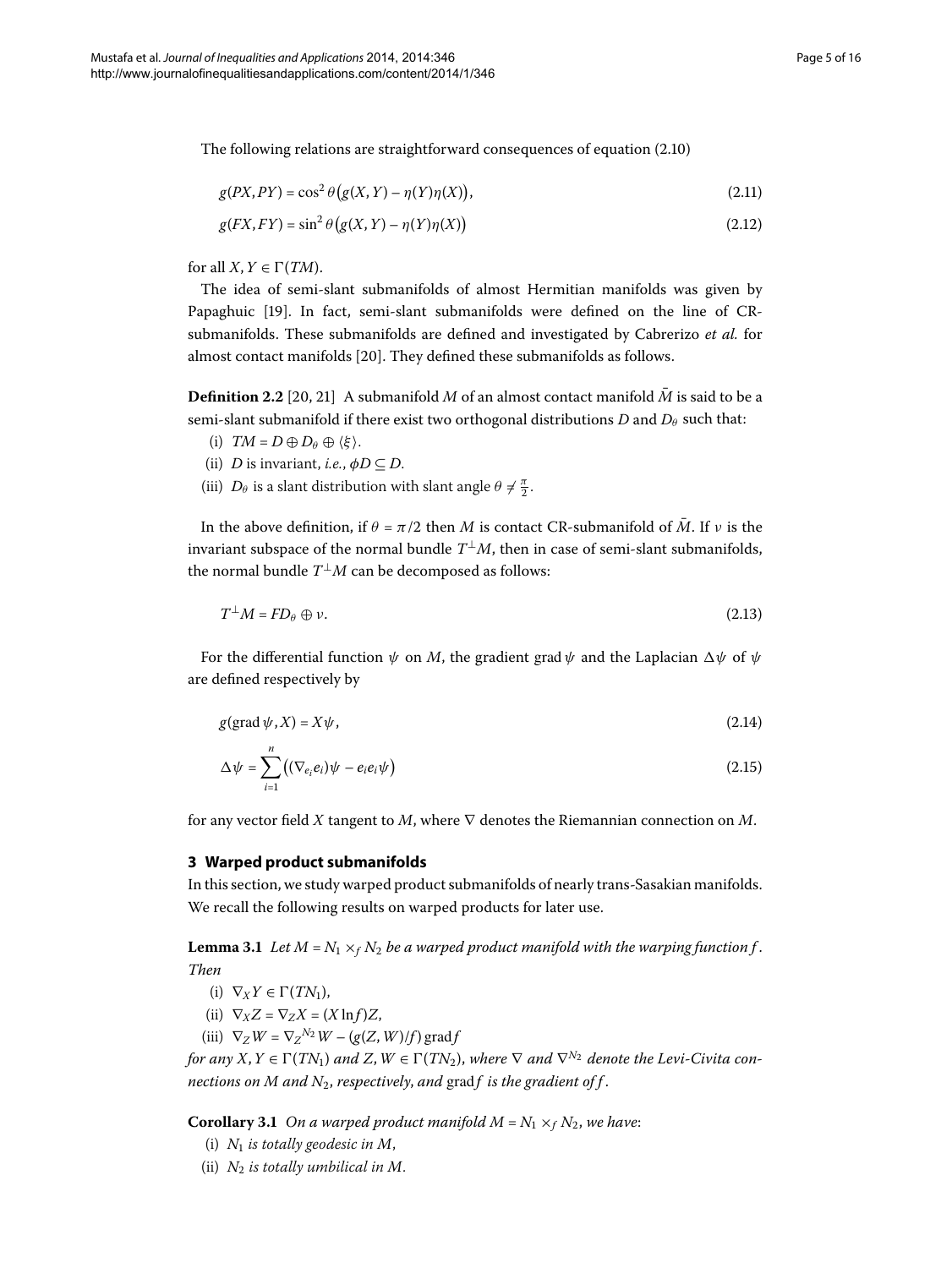In the following, we prove the non-existence of warped products of the form  $M = N_1 \times_f I$ *N*<sub>2</sub> in a nearly trans-Sasakian manifold such that  $\xi$  is tangent to  $N_2$ .

**Theorem 3.1** Let  $\overline{M}$  be a nearly trans-Sasakian manifold which is not nearly Sasakian, *and let*  $M = N_1 \times_f N_2$  *be a warped product submanifold of*  $\overline{M}$  *such that*  $\xi$  *is tangent to*  $N_2$ , *then M is simply a Riemannian product of N<sub>1</sub> and N<sub>2</sub>, where N<sub>1</sub> and N<sub>2</sub> are any Riemannian*  $submanifolds of M$ .

*Proof* For any  $X \in \Gamma(TN_1)$ , we have  $(\bar{\nabla}_X \phi) \xi + (\bar{\nabla}_\xi \phi) X = -\alpha X - \beta \phi X$ . Since for a contact metric manifold  $\overline{M}$ ,  $(\overline{\nabla}_{\xi}\phi)X = 0$  [22[\]](#page-14-19), hence we get

<span id="page-5-0"></span>
$$
\phi \bar{\nabla}_X \xi = \alpha X + \beta \phi X. \tag{3.1}
$$

Taking the inner product with  $\phi X$  in (3[.](#page-4-1)1) and using Lemma 3.1(ii) and the fact that  $\xi$  is tangent to  $N_2$ , we get  $\beta ||X||^2 = 0$ . This means that the first factor of the warped product vanishes, which proves the theorem completely.  $\Box$ 

In view of the above theorem, we get a non-existence result about the warped product semi-slant submanifolds in a nearly trans-Sasakian manifold, *i.e.*, there do not exist warped product semi-slant submanifolds  $N_\theta \times_f N_T$  and  $N_T \times_f N_\theta$  of a nearly trans-Sasakian manifold when the characteristic vector field *ξ* is a tangent to the second factor. Now, we show that the warped products of type  $N_\theta \times_f N_T$  are also Riemannian products if  $\xi$  is tangent to the first factor.

**Theorem 3.2** There do not exist warped product semi-slant submanifolds of type M =  $N_{\theta} \times_{f} N_{T}$  *of a nearly trans-Sasakian manifold*  $\overline{M}$  *such that*  $\xi$  *is tangent to*  $N_{\theta}$ , *unless*  $\overline{M}$  *is nearly β-Kenmotsu*.

*Proof* Consider an arbitrary vector *X* tangent to  $N_T$ , then making use of (1.3) it follows  $(\bar{\nabla}_{\bar{X}}\phi)\xi + (\bar{\nabla}_{\bar{\xi}}\phi)X = -\alpha X - \beta \phi X$ . Since  $(\bar{\nabla}_{\bar{\xi}}\phi)X = 0$ , for any  $X \in \Gamma(T\bar{M})$ , thus this relation can be simplified as

<span id="page-5-2"></span><span id="page-5-1"></span>
$$
-\phi \bar{\nabla}_X \xi = -\alpha X - \beta \phi X. \tag{3.2}
$$

Taking the inner product with  $X$  in  $(3.2)$ , we get

$$
g(\bar{\nabla}_X \xi, \phi X) = -\alpha ||X||^2. \tag{3.3}
$$

By orthogonality of the vector fields  $X$  and  $\phi X$  and by Lemma 3.1(ii), the left-hand side of (3.3) vanishes identically, hence we reach  $\alpha ||X||^2 = 0$ , this means that the first factor of the warped product  $N_\theta \times_f N_T$  vanishes, which proves the theorem.

From the above discussion, we conclude that there do not exist warped product semislant submanifolds of type  $N_\theta \times_f N_T$  in a nearly trans-Sasakian manifold  $\bar{M}$  in both the cases either *ξ* is tangent to the first factor or to the second. Also, the warped product *NT* ×*<sup>f</sup> N<sup>θ</sup>* is just a Riemannian product when the characteristic vector field *ξ* is tangent to  $N_{\theta}$ . Now, we discuss the warped product submanifolds  $N_T \times_f N_{\theta}$  such that  $\xi$  is tangent to  $N_T$ .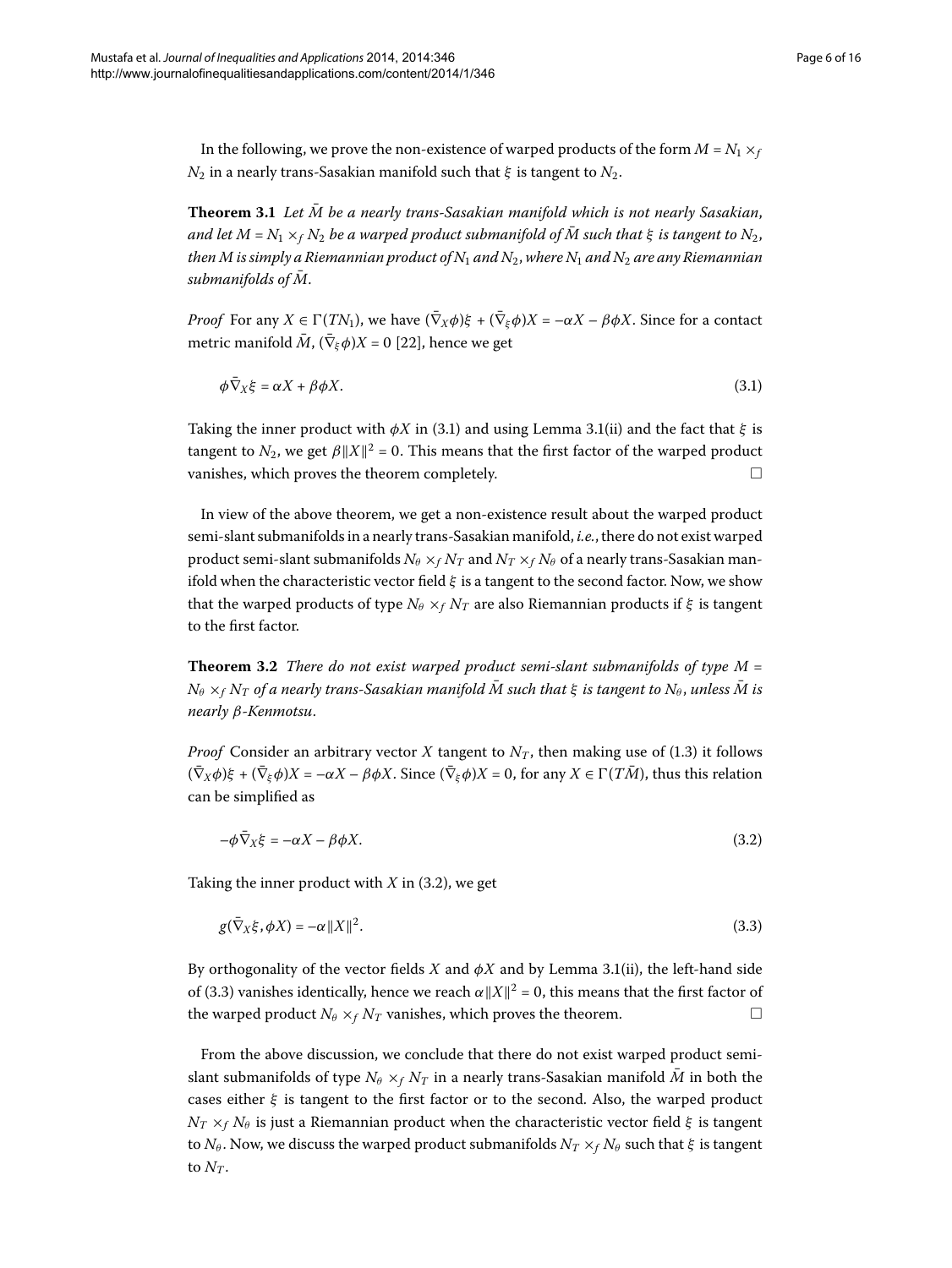<span id="page-6-6"></span>First, we prove a key lemma characterizing geometric properties of the warped product submanifolds  $N_T \times_f N_\theta$  of a nearly trans-Sasakian manifold  $\bar{M}$ .

**Lemma 3.2** Let  $M = N_T \times_f N_\theta$  be a warped product semi-slant submanifold of a nearly *trans-Sasakian manifold*  $\bar{M}$  *such that*  $\xi$  *is tangent to*  $N_T$ . *Then the following relations hold:* (i)  $\xi \ln f = \beta$ ,

- (ii)  $g(h(X, Y), FZ) = 0$ ,
- (iii)  $g(h(\xi, Z), FW) = -\alpha g(Z, W)$ ,
- (iv)  $g(h(X, Z), FZ) = -\{(\phi X \ln f) + \alpha \eta(X)\} ||Z||^2$ ,
- (v)  $g(h(X, Z), FPZ) = -g(h(X, PZ), FZ) = \frac{1}{3} \cos^2 \theta \{(X \ln f) \beta \eta(X)\} ||Z||^2$ ,
- (vi) *g*(*h*(*X*,*X*), *ζ* )=–*g*(*h*(*φX*,*φX*), *ζ* )

*for any X, Y*  $\in \Gamma(TN_T)$  *and for any Z, W*  $\in \Gamma(TN_\theta)$  *and*  $\zeta \in \Gamma(\nu)$ .

*Proof* The first three parts can be proved by the same way as we have proved for contact CR-warped products in [\[](#page-14-11)12]. Now, as we consider  $\xi$  is tangent to  $N_T$ , then for any  $X \in$  $\Gamma(TN_T)$  and  $Z \in \Gamma(TN_\theta)$ , we have

<span id="page-6-0"></span>
$$
(\bar{\nabla}_X \phi)Z + (\bar{\nabla}_Z \phi)X = -\alpha \eta(X)Z - \beta \eta(X)\phi Z.
$$

Taking the inner product with *Z*, we obtain

$$
g((\bar{\nabla}_X \phi)Z + (\bar{\nabla}_Z \phi)X, Z) = -\alpha \eta(X) ||Z||^2.
$$
\n(3.4)

Also, we have

<span id="page-6-2"></span><span id="page-6-1"></span>
$$
\begin{aligned} (\bar{\nabla}_X \phi) Z &= \bar{\nabla}_X \phi Z - \phi \bar{\nabla}_X Z \\ &= \nabla_X P Z + h(X, PZ) - A_{FZ} X + \nabla_X^{\perp} FZ - \phi \nabla_X Z - \phi h(X, Z). \end{aligned}
$$

Taking the inner product with  $Z$  and using Lemma 3[.](#page-4-1)1(ii), we obtain

<span id="page-6-3"></span>
$$
g((\bar{\nabla}_X \phi)Z, Z) = 0. \tag{3.5}
$$

Similarly, we can obtain

$$
g((\bar{\nabla}_Z \phi)X, Z) = (\phi X \ln f) \|Z\|^2 + g(h(X, Z), FZ).
$$
 (3.6)

Then from  $(3.4)$  $(3.4)$  $(3.4)$ ,  $(3.5)$  and  $(3.6)$  we obtain part (iv) of the lemma. Now, from the structure equation  $(1.3)$  $(1.3)$  $(1.3)$  and Lemma 3.1(ii), we have

<span id="page-6-5"></span><span id="page-6-4"></span>
$$
g((\bar{\nabla}_X \phi)PZ + (\bar{\nabla}_{PZ} \phi)X, Z) = \beta \eta(X) \cos^2 \theta \|Z\|^2
$$
\n(3.7)

for any  $X \in \Gamma(TN_T)$  and  $Z \in \Gamma(TN_\theta)$  such that  $\xi$  is tangent to  $N_T$ . Again, by Lemma 3.1(ii) and the Gauss-Weingarten formulas, we obtain

$$
g((\bar{\nabla}_X \phi)PZ, Z) = g(h(X, PZ), FZ) - g(h(X, Z), FPZ)
$$
\n(3.8)

and

$$
g\big((\bar{\nabla}_{PZ}\phi)X,Z\big) = g\big(h(X,PZ),FZ\big) + (X\ln f)\cos^2\theta \|Z\|^2. \tag{3.9}
$$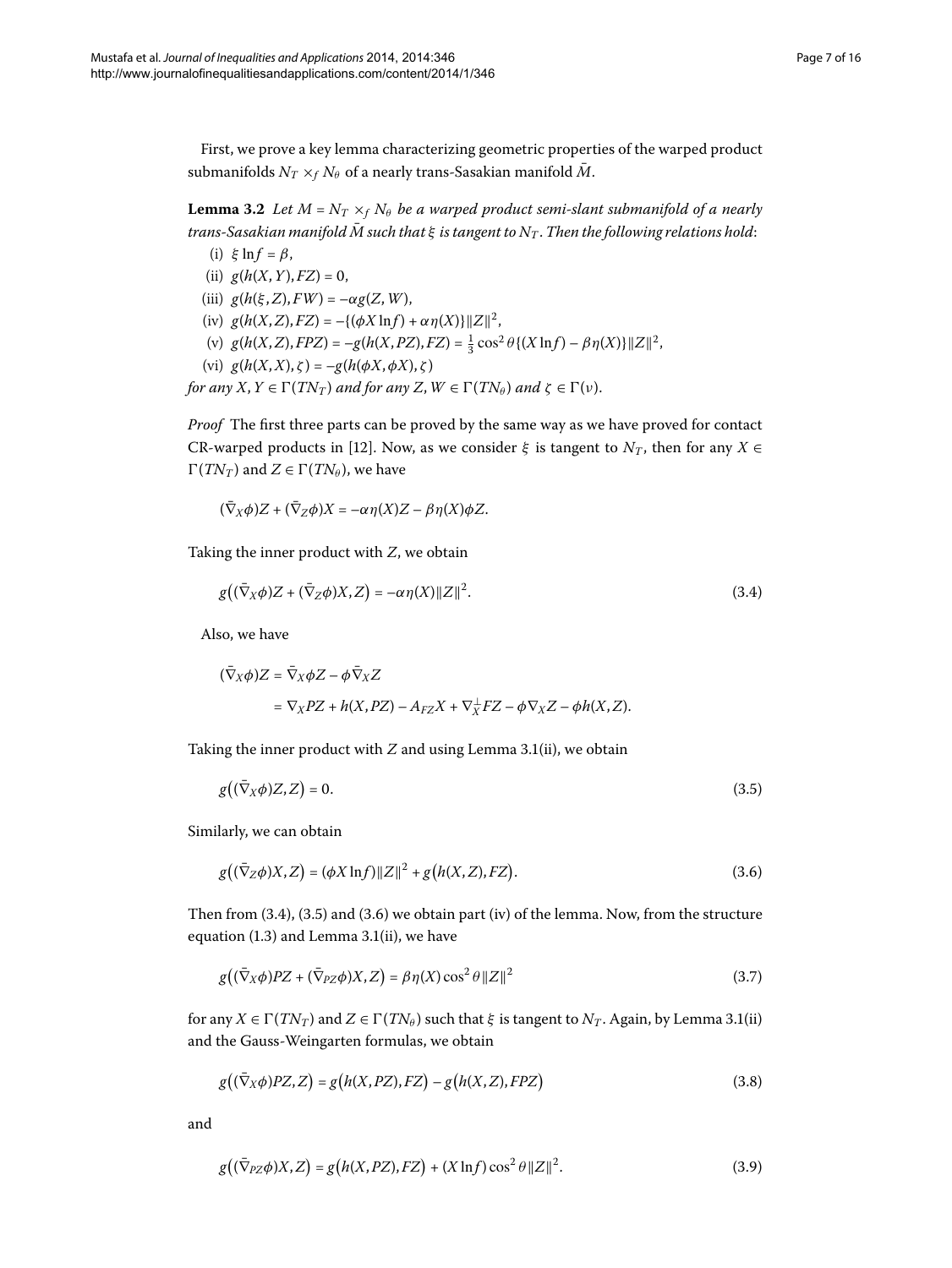Thus from  $(3.7)$ ,  $(3.8)$  and  $(3.9)$  we derive

<span id="page-7-2"></span><span id="page-7-1"></span><span id="page-7-0"></span>
$$
2g(h(X, PZ), FZ) - g(h(X, Z), FPZ) = \{\beta \eta(X) - (X \ln f)\} \cos^2 \theta \|Z\|^2.
$$
 (3.10)

Interchanging  $Z$  by  $PZ$  in (3[.](#page-7-0)10), we obtain

$$
-2g(h(X, Z), FPZ) + g(h(X, PZ), FZ) = \{\beta \eta(X) - (X \ln f)\} \cos^2 \theta ||Z||^2.
$$
 (3.11)

Then, by  $(3.10)$  $(3.10)$  $(3.10)$  and  $(3.11)$ , we get

$$
g(h(X, PZ), FZ) = -g(h(X, Z), FPZ),\tag{3.12}
$$

which is the first equality of the fifth part of the lemma. The second equality of (v) follows from (3[.](#page-7-2)10) and (3.12). For the last part of the lemma, for any  $X \in \Gamma(TN_T)$ , we have  $\bar{\nabla}_X \phi X$  –  $\phi \bar{\nabla}_X X = \alpha ||X||^2 \xi - \eta(X)X - \beta \eta(X) \phi X$ [.](#page-1-2) By means of (2.1), this relation reduces to

<span id="page-7-8"></span>
$$
\nabla_X \phi X + h(\phi X, X) - \phi \nabla_X X - \phi h(X, X) = \alpha ||X||^2 \xi - \alpha \eta(X)X - \beta \eta(X)\phi X.
$$

Taking the inner product in the above equation with  $\phi\zeta$ , for any vector  $\zeta \in \Gamma(\nu)$ , we deduce that

<span id="page-7-7"></span>
$$
g(h(\phi X, X), \phi \zeta) - g(h(X, X), \zeta) = 0.
$$
\n(3.13)

Interchanging *X* by  $\phi$ *X* in the above equation and making use of (1.1) and the fact that *ν* is an invariant normal subbundle of  $T^{\perp}M$ , we have

<span id="page-7-3"></span>
$$
-g\big(h(X,\phi X),\phi\zeta\big)+\eta(X)g\big(h(\xi,\phi X),\phi\zeta\big)=g\big(h(\phi X,\phi X),\zeta\big).
$$
\n(3.14)

Now, by means of  $(1.3)$ , we derive

<span id="page-7-4"></span>
$$
h(\phi X,\xi) - 2\phi h(X,\xi) - \phi \nabla_X \xi = \alpha \big( \eta(X)\xi - X \big) - \beta \phi X. \tag{3.15}
$$

Taking the inner product with  $\phi\zeta$  in (3.15), we obtain

 $g(h(\phi X, \xi), \phi \zeta) - 2g(h(X, \xi), \zeta) = 0.$ 

Interchanging *ζ* by  $\phi$ *ζ* in the first step and *X* by  $\phi$ *X* in the second one, taking in consideration that  $h(\xi, \xi) = 0$ , we obtain the following couple of tensorial relations:

<span id="page-7-6"></span><span id="page-7-5"></span>
$$
g(h(\phi X, \xi), \zeta) + 2g(h(X, \xi), \phi \zeta) = 0
$$
\n(3.16)

and

$$
g(h(X,\xi),\phi\zeta) + 2g(h(\phi X,\xi),\zeta) = 0.
$$
\n(3.17)

From  $(3.16)$  and  $(3.17)$  we deduce that

$$
g(h(X,\xi),\phi\zeta) = g(h(\phi X,\xi),\zeta). \tag{3.18}
$$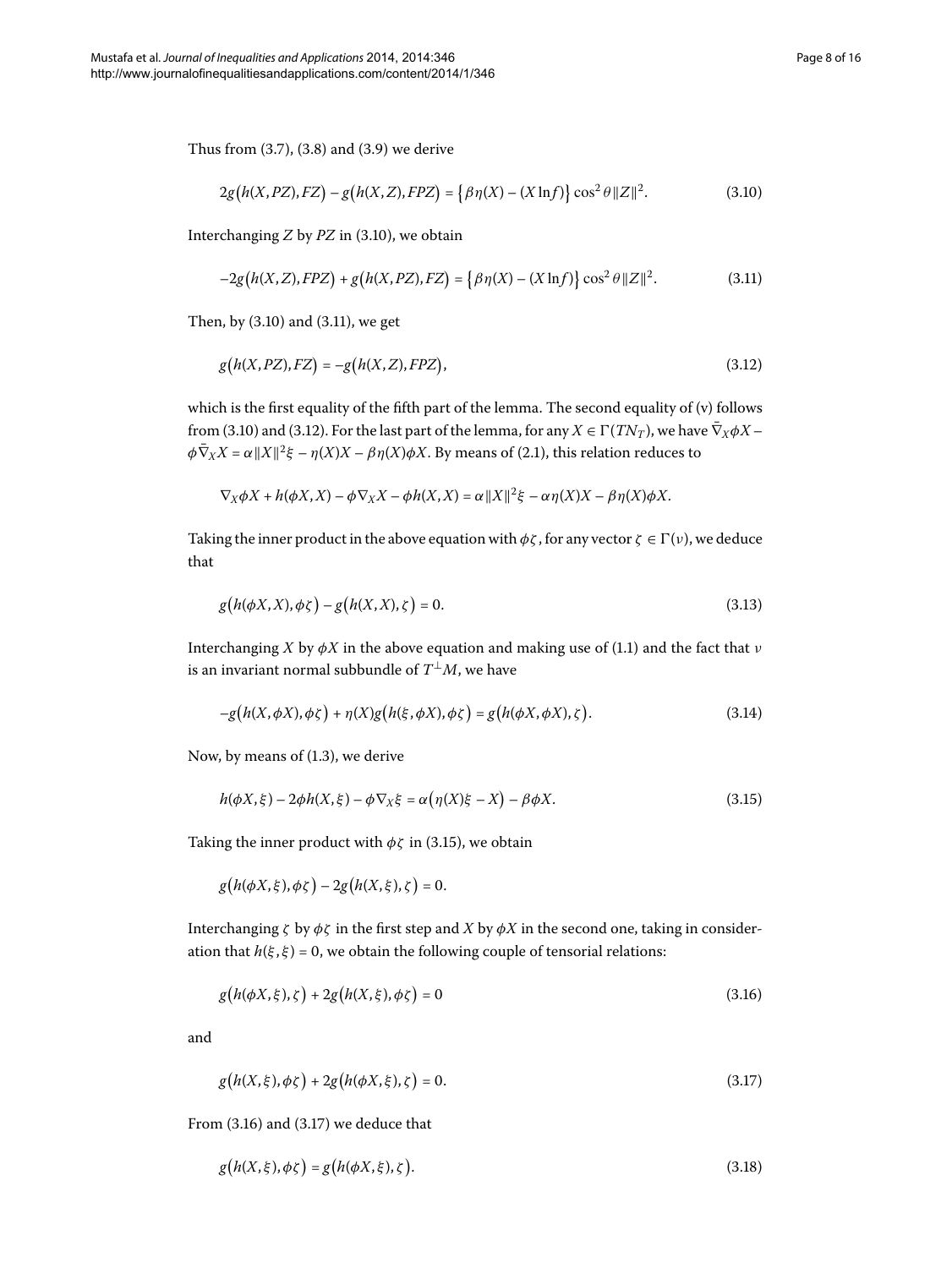In view of (3.17) and (3.18), we get  $g(h(X, \xi), \phi\zeta) = 0$ . Again, interchanging *X* by  $\phi X$  in this relation yields

$$
g(h(\phi X, \xi), \phi \zeta) = 0. \tag{3.19}
$$

<span id="page-8-0"></span>Then, by  $(3.14)$  $(3.14)$  $(3.14)$  and  $(3.19)$ , we reach

$$
-g(h(\phi X, X), \phi \zeta) - g(h(\phi X, \phi X), \zeta) = 0.
$$
\n(3.20)

Thus from (3[.](#page-8-2)13) and (3.20) we get the assertion.  $\Box$ 

<span id="page-8-2"></span><span id="page-8-1"></span>

## **4** An inequality for warped product submanifolds  $N_T \times_f N_\theta$

In the setting of almost contact structures, many authors have proved general inequalities in terms of the squared norm of the second fundamental form and the gradient of the warping function in various structures  $[12–15]$  $[12–15]$  $[12–15]$ . In fact, all these inequalities are the extension of the original inequality constructed by Chen in the almost Hermitian setting [23[\]](#page-14-20). However, no one proved this relation for warped product semi-slant submanifolds. For this reason, our inequality generalizes the inequalities obtained for CR-warped products in the almost contact setting. Another reason is that a nearly trans-Sasakian structure includes all almost contact structures as a special case.

From now on, we shall follow the following orthonormal basis frame of the ambient manifold *M* for the warped product semi-slant submanifold  $M = N_T \times_f N_\theta$  such that *ξ* is tangent to  $N_T$ . We shall denote by *D* and  $D_\theta$  the tangent spaces of  $N_T$  and  $N_{\theta}$ , respectively, instead of  $TN_T$  and  $TN_{\theta}$ . We set  $\{e_1,\ldots,e_s,e_{s+1} = \phi e_1,\ldots,e_{(n_1-1-2s)} =$  $\phi e_s, e_{(n_1=2s+1)} = \xi, e_{n_1+1} = e_1^{\star}, \ldots, e_{n_1+q} = e_q^{\star}, e_{n_1+q+1} = e_{q+1}^{\star} = \sec \theta P e_1^{\star}, \ldots, e_{(n=n_1+n_2)} = e_{(n_2-2q)}^{\star} =$  $\sec \theta Pe_q^*$ ,  $e_{n+1} = \csc \theta Fe_1^*$ , ...,  $e_{n+n_2} = \csc \theta Fe_{n_2}^*$ ,  $e_{n+n_2+1} = \bar{e}_1$ , ...,  $e_{2m+1} = \bar{e}_{2l}$  as a basis frame of TM, then  $\{e_1,\ldots,e_s,e_{s+1}=\phi e_1,\ldots,e_{n_1-1}=\phi e_s,e_{n_1}=\xi,e_{n_1+1}=e_1^{\star},\ldots,e_{n_1+q}=e_q^{\star},e_{n_1+q+1}=e_q^{\star},e_{n_1+q+1}=e_q^{\star},e_{n_1+q+1}=e_q^{\star},e_{n_1+q+1}=e_q^{\star},e_{n_1+q+1}=e_q^{\star},e_{n_1+q+1}=e_q^{\star},e_{n_1+q+1}=e_q^{\star},e_{n_1+q+1}=e_q^{\star},e_{n_$  $e^*_{q+1}$  = sec  $\theta P e^*_1, \ldots, e_{(n=n_1+n_2)} = e^*_{(n_2=2q)}$  = sec  $\theta P e^*_q$  are the basis of *TM* such that  $e_1, \ldots, e_s$  $e_{s+1} = \phi e_1, \ldots, e_{n_1-1} = \phi e_s, e_{n_1} = \xi$  are tangent to *D* and  $e_1^*, \ldots, e_q^*, e_{q+1}^* = \text{sec } \theta P e_1^*, \ldots$  $e^*_{(n_2=2q)}$  = sec  $\theta Pe^*_{q}$  are tangent to  $D_{\theta}$ , hence  $\{e_{n+1} = \csc \theta Fe^*_{1}, \ldots, e_{n+n_2} = \csc \theta Fe^*_{n_2}, e_{n+n_2+1} =$  $\overline{e}_1, \ldots, e_{2m+1} = \overline{e}_{2l}$  are the basis of the normal bundle  $T^{\perp}M$  such that  $e_{n+1} = \csc \theta F e_1^{\star}, \ldots$  $e_{n+n_2} = \csc \theta F e_{n_2}^*$  are tangent to  $FD_\theta$  and  $e_{n+n_2+1} = \overline{e}_{1}, \ldots, e_{2m+1} = \overline{e}_{2l}$  are tangent to the invariant normal subbundle *ν* with dimension *l*. We use this frame in the following theorem.

**Theorem 4.1** Let  $M = N_T \times_f N_\theta$  be a warped product semi-slant submanifold of a nearly *trans-Sasakian manifold*  $\overline{M}$  *such that*  $\xi$  *is tangent to*  $N_T$ *, where*  $N_T$  *and*  $N_\theta$  *are invariant and proper slant submanifolds of*  $\overline{M}$  with real dimensions  $2s + 1$  and  $2q$ , respectively. Then

(i) *The second fundamental form h of M satisfies the following inequality*:

<span id="page-8-3"></span>
$$
||h||^{2} \ge 2q \left[ \left\{ \frac{2}{9} \cot^{2} \theta + 2 \csc^{2} \theta \right\} (||\text{grad}(\ln f)||^{2} - \beta^{2}) + \alpha^{2} \right].
$$
 (4.1)

(ii) If the equality sign in (i) holds identically, then  $N_T$  and  $N_\theta$  are totally geodesic and *totally umbilical submanifolds in*  $\overline{M}$ *, respectively.*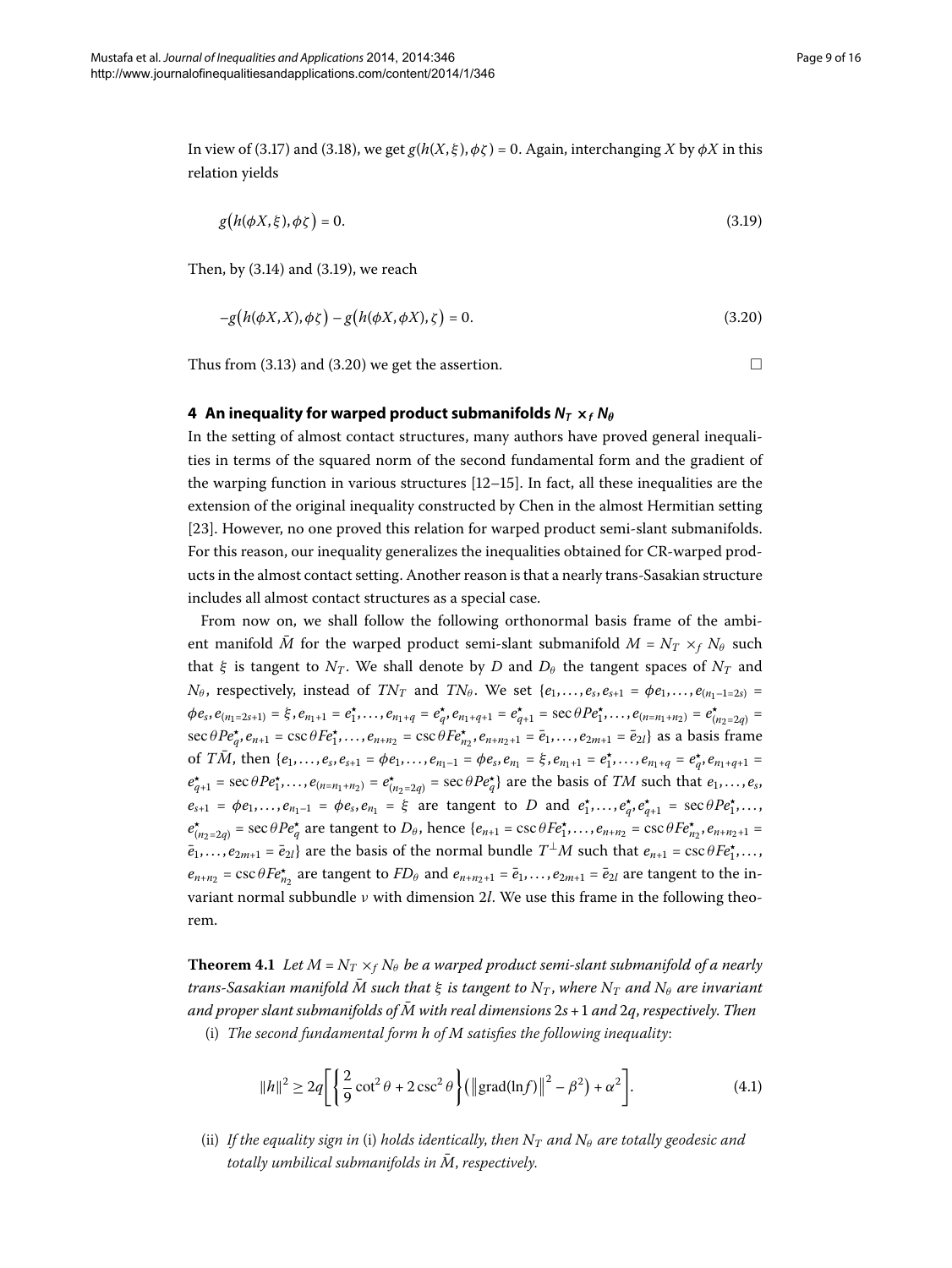*Proof* In view of the adopted frame and the definition of the second fundamental form, it is straightforward to get the following expansion:

$$
||h||^2 = \sum_{i,j=1}^n g(h(e_i, e_j), h(e_i, e_j)) = \sum_{r=n+1}^{2m+1} \sum_{i,j=1}^n g(h(e_i, e_j), e_r)^2
$$
  
= 
$$
\sum_{r=n+1}^{n+n_2} \sum_{i,j=1}^n g(h(e_i, e_j), e_r)^2 + \sum_{r=n+n_2+1}^{2m+1} \sum_{i,j=1}^n g(h(e_i, e_j), e_r)^2
$$
  

$$
\geq \sum_{r=n+1}^{n+n_2} \sum_{i,j=1}^n g(h(e_i, e_j), e_r)^2 = \sum_{l=2s+2}^{n} \sum_{i,j=1}^n g(h(e_i, e_j), \phi e_l)^2.
$$

<span id="page-9-0"></span>Using the orthonormal frame of *D* and  $D_\theta$  gives

<span id="page-9-1"></span>
$$
||h||^{2} \geq \sum_{l=2s+2}^{n} \sum_{i,j=1}^{2s+1} g(h(e_{i}, e_{j}), \phi e_{l})^{2} + 2 \sum_{j,l=2s+2}^{n} \sum_{i=1}^{2s+1} g(h(e_{i}, e_{j}), \phi e_{l})^{2} + \sum_{i,j,l=2s+2}^{n} g(h(e_{i}, e_{j}), \phi e_{l})^{2}.
$$
\n(4.2)

By Lemma 3[.](#page-9-0)2(ii), the first term of the right-hand side in  $(4.2)$  is identically zero, so let us compute the next term

$$
||h||^2 \geq 2 \sum_{j,l=2s+2}^n \sum_{i=1}^{2s} g\big(h(e_i,e_j),\phi e_l\big)^2 + 2 \sum_{j,l=2s+2}^n g\big(h(\xi,e_j),\phi e_l\big)^2.
$$
 (4.3)

Making use of Lemma 3[.](#page-6-6)2(iii), the second term of the right-hand side in (4.3) can be evaluated, while by means of the orthonormal frame the first term is expanded to give four terms; as a result  $(4.3)$  $(4.3)$  $(4.3)$  takes the following form:

$$
||h||^{2} \ge 2 \csc^{2} \theta \sum_{j=1}^{q} \sum_{i=1}^{2s} g(h(e_{i}, e_{j}), F e_{j}^{*})^{2}
$$
  
+  $2 \csc^{2} \theta \sec^{2} \theta \sum_{j=1}^{q} \sum_{i=1}^{2s} g(h(e_{i}, P e_{j}^{*}), F e_{j}^{*})^{2}$   
+  $2 \csc^{2} \theta \sec^{2} \theta \sum_{j=1}^{q} \sum_{i=1}^{2s} g(h(e_{i}, e_{j}), F P e_{j}^{*})^{2}$   
+  $2 \csc^{2} \theta \sec^{4} \theta \sum_{j=1}^{q} \sum_{i=1}^{2s} g(h(e_{i}, P e_{j}^{*}), F P e_{j}^{*})^{2} + 2 \sum_{j,l=2s+2}^{n} (-\alpha g(e_{j}, e_{l}))^{2}.$  (4.4)

Using Lemma  $3.2(iii)-(v)$ , we derive

$$
||h||^2 \ge 2 \csc^2 \theta \sum_{j=1}^q \sum_{i=1}^{2s} ((\phi e_i \ln f) + \alpha \eta(e_i))^2 ||e_j||^4
$$
  
+  $\frac{2}{9} \cos^2 \theta \csc^2 \theta \sum_{j=1}^q \sum_{i=1}^{2s} ((e_i \ln f) - \beta \eta(e_i))^2 ||e_j||^4$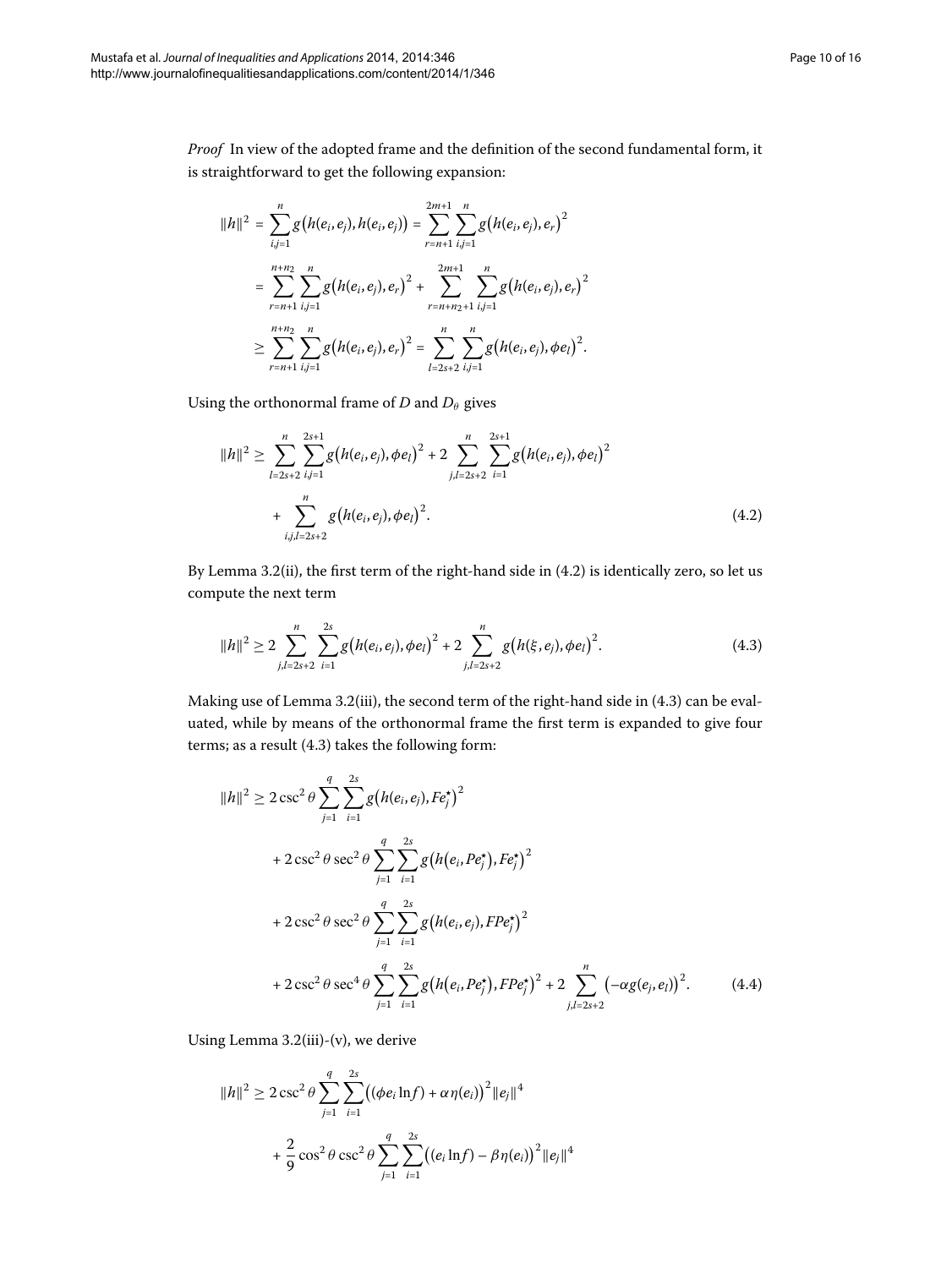$$
+\frac{2}{9}\cos^2\theta\csc^2\theta\sum_{j=1}^q\sum_{i=1}^{2s}((e_i\ln f)-\beta\eta(e_i))^2\|e_j\|^4
$$
  
+2\csc<sup>2</sup>  $\theta\sum_{j=1}^q\sum_{i=1}^{2s}((\phi e_i\ln f)+\alpha\eta(e_i)^2)\|e_j\|^4+2q\alpha^2.$  (4.5)

In view of the assumed orthonormal frame, the 1-form  $\eta(e_i)$  is identically zero for all *i* ∈  $\{1, \ldots, 2s\}$ , hence we reach

$$
||h||^{2} \ge 4 \csc^{2} \theta \sum_{j=1}^{q} \sum_{i=1}^{2s} (\phi e_{i} \ln f)^{2} ||e_{j}||^{4}
$$
  
+ 
$$
\frac{4}{9} \csc^{2} \theta \cos^{2} \theta \sum_{j=1}^{q} \sum_{i=1}^{2s} (e_{i} \ln f)^{2} ||e_{j}||^{4} + 2q\alpha^{2}.
$$
 (4.6)

Then from  $(2.14)$  and Lemma 3.2(i) the above inequality takes the form

<span id="page-10-0"></span>
$$
||h||^2 \ge 2q \left[ \left\{ \frac{2}{9} \cot^2 \theta + 2 \csc^2 \theta \right\} \left( ||\nabla \ln f||^2 - \beta^2 \right) + \alpha^2 \right],
$$

which is the inequality (i). Now, assume that the equality sign in  $(4.1)$  holds identically, then from  $(4.2)$  $(4.2)$  $(4.2)$ ,  $(4.3)$  and Lemma 3.2(ii) we deduce that

$$
h(D,D) = 0, \qquad h(D_{\theta}, D_{\theta}) = 0, \qquad h(D, D_{\theta}) \subset FD_{\theta}.
$$
 (4.7)

Hence, combining statement of Corollary 3.1(i) with the first condition in  $(4.7)$  shows that  $N_T$  is totally geodesic in  $\overline{M}$ . On the other hand, if we denote by  $h^{\theta}$  the second fundamental form of  $N_\theta$  in  $M$ , then we get

<span id="page-10-1"></span>
$$
g\big(h^{\theta}(Z,W),X\big)=g(\nabla_ZW,X)=-(X\ln f)g(Z,W)=-g(Z,W)g(\nabla\ln f,X),
$$

which is equivalent to

$$
h^{\theta}(Z, W) = -\nabla \ln f g(Z, W). \tag{4.8}
$$

This means that  $N_\theta$  is totally umbilical in *M*, thus the second condition of (4.7) with (4.8) and Corollary 3[.](#page-4-3)1(ii) imply that  $N_\theta$  is totally umbilical in  $\bar{M}$ . Also, all three conditions of  $(4.7)$  $(4.7)$  $(4.7)$  give the minimality of *M*.

**Note** In inequality (5.1), if  $\alpha = 0$  and  $\beta = 1$ , then it reduces to

$$
||h||^2 \ge 2q \left[ \left\{ \frac{2}{9} \cot^2 \theta + 2 \csc^2 \theta \right\} \left( ||\nabla \ln f||^2 - 1 \right) \right],
$$

which is the inequality for nearly Kenmotsu manifolds. Also, if  $\alpha = 1$  and  $\beta = 0$ , then the inequality reduces for the nearly Sasakian manifolds. The equality cases can also be discussed.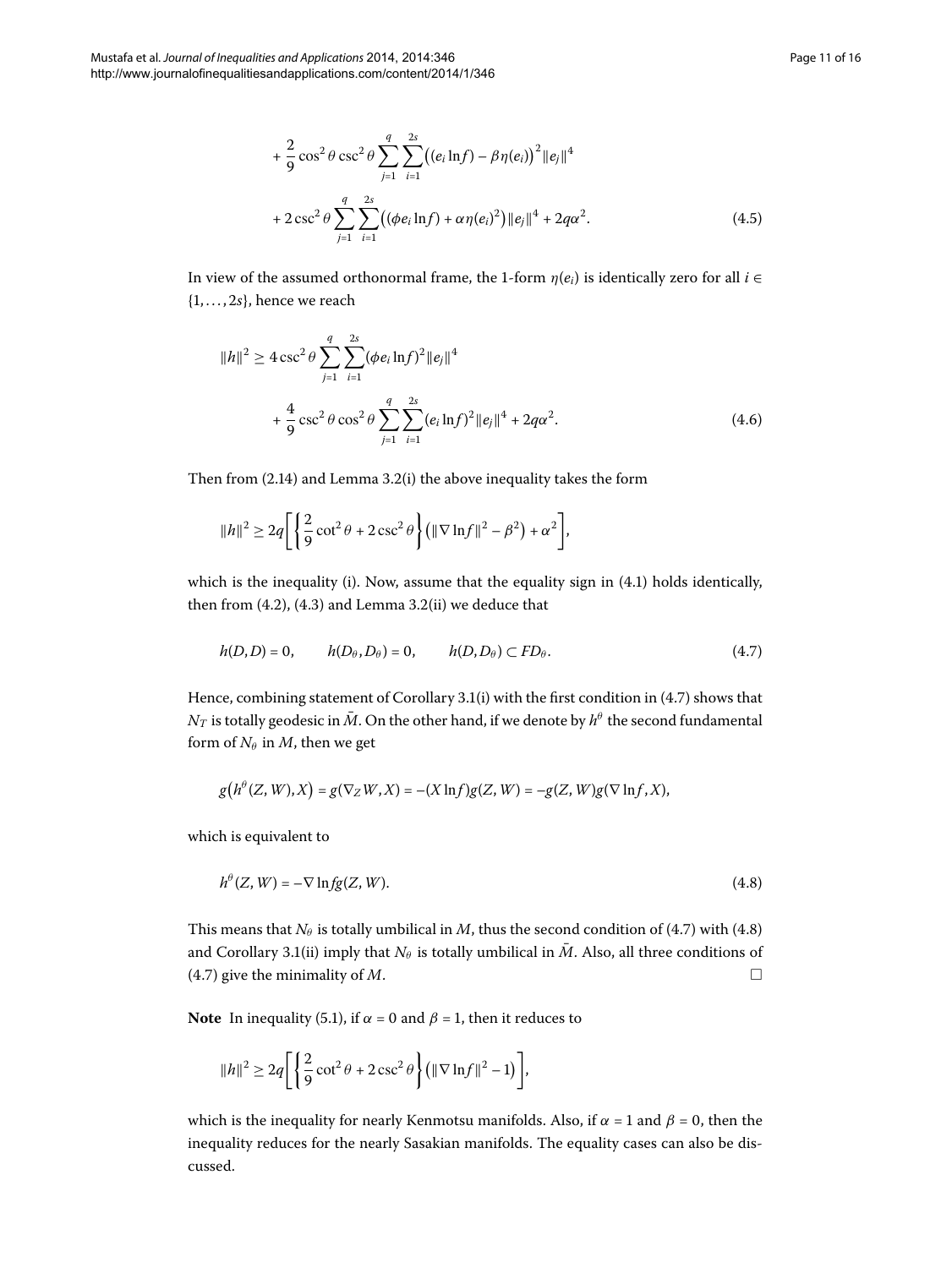<span id="page-11-0"></span>**Remark 1** Theorem 3.1 in [13[\]](#page-14-12), Theorem 3.4 in [\[](#page-14-22)14] and Theorem 3.2 in [15] are the special cases of the above inequality.

**Remark 2** The above inequality generalizes Theorem 4.1 in [\[](#page-14-11)12].

## **5 Another inequality for warped products**

Let  $\varphi$  : *M* = *N*<sub>1</sub> ×*f N*<sub>2</sub> →  $\overline{M}$  be an isometric immersion of the warped product  $N_1 \times_f N_2$ into the Riemannian manifold  $\bar{M}$  of constant sectional curvature *c*. Denote by  $n_1$ ,  $n_2$ , *n* the dimensions of  $N_1, N_2, N_1 \times_f N_2$ , respectively. Then for unit vector fields *X*, *Z* tangent to  $N_1$ ,  $N_2$ , respectively, we have

<span id="page-11-1"></span>
$$
K(X \wedge Z) = g(\nabla_Z \nabla_X X - \nabla_X \nabla_Z X, Z) = (1/f)\big\{(\nabla_X X)f - X^2f\big\}.
$$
\n(5.1)

If we choose the local orthonormal frame  $e_1, \ldots, e_n$  such that  $e_1, \ldots, e_n$  are tangent to  $N_1$ and  $e_{n_1+1},..., e_n$  are tangent to  $N_2$ , then we have

$$
\frac{\Delta f}{f} = \sum_{i=1}^{n_1} K(e_i \wedge e_j) \tag{5.2}
$$

for each  $j = n_1 + 1, ..., n$ .

In this section, our aim is to develop a new method which is giving a useful formula for the squared norm of the mean curvature vector  $\vec{H}$  under  $\varphi$ . Geometrically, this formula declares the  $N_T$ -minimality of  $\varphi$ .

We know that

$$
||H||^2 = \frac{1}{n^2} \sum_{r=n+1}^{2m+1} (h_{11}^r + \dots + h_{nn}^r)^2.
$$

Taking in consideration that  $(n = n_1 + n_2)$ , where  $n_1$  and  $n_2$  are the dimensions of  $N_T$ and  $N_\theta$ , respectively, we obtain

<span id="page-11-2"></span>
$$
||H||^2 = \frac{1}{n^2} \sum_{r=n+1}^{2m+1} (h_{11}^r + \cdots + h_{n_1n_1}^r + h_{n_1+1n_1+1}^r + \cdots + h_{nn}^r)^2.
$$

Moreover, for every  $r \in \{n+1, ..., 2m+1\}$ , using the frame of *D* and the fact that  $h(\xi, \xi) = 0$ , then  $n_1$  coefficients of the right-hand side can be decomposed as follows:

<span id="page-11-3"></span>
$$
(h_{11}^r + \dots + h_{n_1 n_1}^r + h_{n_1+1 n_1+1}^r + \dots + h_{nn}^r)^2
$$
  
=  $(h_{11}^r + \dots + h_{ss}^r + h_{s+1 s+1}^r + \dots + h_{2s2s}^r + h_{\xi\xi}^r + h_{n_1+1 n_1+1}^r + \dots + h_{nn}^r)^2$   
=  $(h_{11}^r + \dots + h_{ss}^r + h_{s+1 s+1}^r + \dots + h_{2s2s}^r + h_{n_1+1 n_1+1}^r + \dots + h_{nn}^r)^2$ . (5.3)

From (2.7) we know that  $e_r$  belongs to the normal bundle  $TM^{\perp}$  for every  $r \in \{n+1,\ldots,$  $2m + 1$ . Then in view of (2.13) we have two cases: either it belongs to  $FD_\theta$  or to *ν*.

*Case* (i)[.](#page-6-6) If  $e_r \in \Gamma(FD_\theta)$ , then from Lemma 3.2(ii) we know that  $g(h(X, X), FZ) = 0$  for any *X* ∈  $\Gamma$ (*D*) and *Z* ∈  $\Gamma$ (*D*<sub>*θ*</sub>); consequently (5.3) reduces to

$$
(h_{11}^r + \dots + h_{n_1n_1}^r + h_{n_1+1n_1+1}^r + \dots + h_{nn}^r)^2 = (h_{n_1+1n_1+1}^r + \dots + h_{nn}^r)^2.
$$
 (5.4)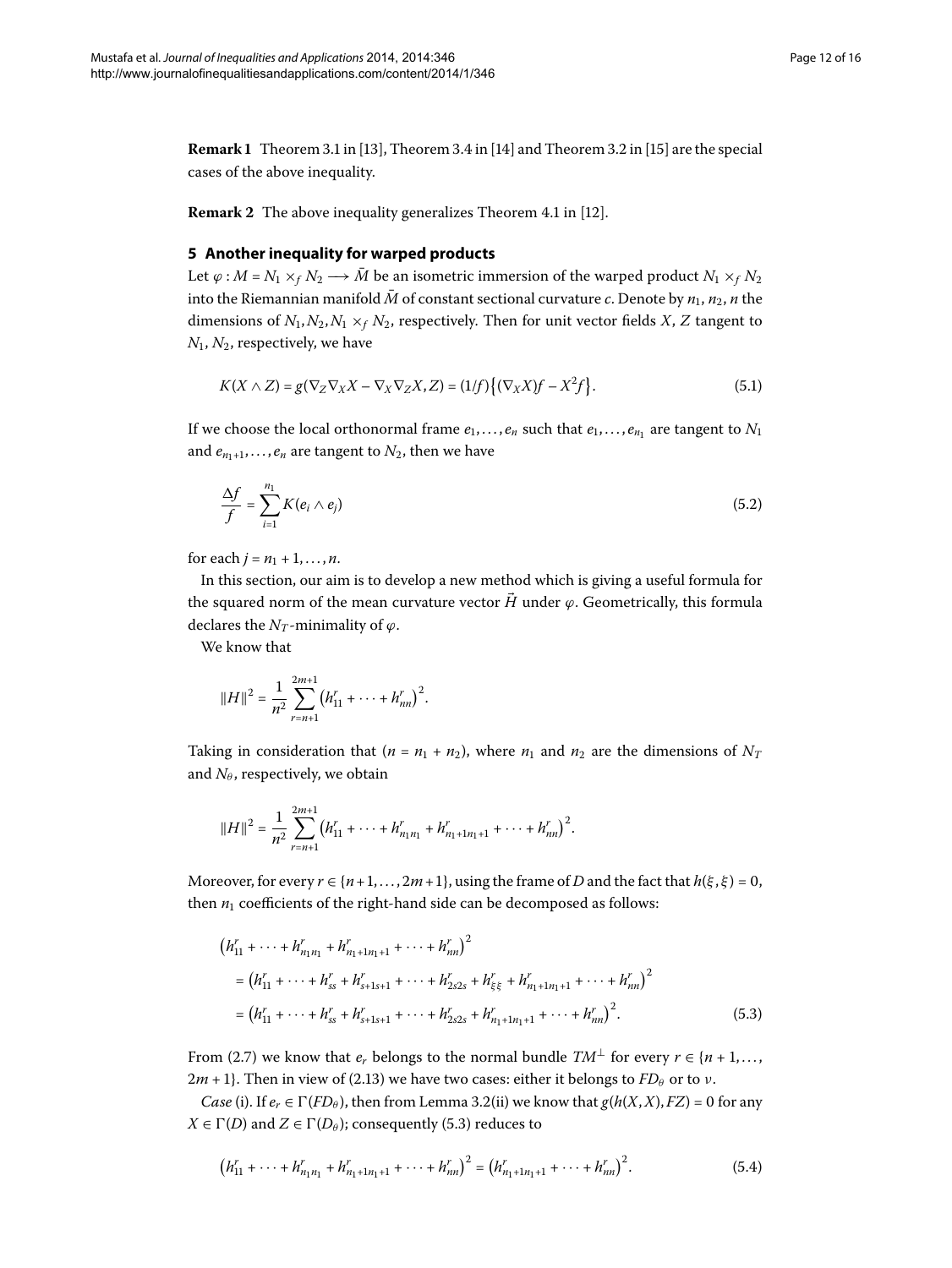*Case* (ii). If  $e_r \in \Gamma(\nu)$ , then by means of Lemma 3.2(vi), we can make an expansion of  $(5.3)$  as follows:

<span id="page-12-0"></span>
$$
(h_{11}^r + \dots + h_{n_1n_1}^r + h_{n_1+1n_1+1}^r + \dots + h_{nn}^r)^2
$$
  
=  $(g(h(e_1, e_1), e_r) + \dots + g(h(e_s, e_s), e_r) + g(h(\phi e_1, \phi e_1), e_r)$   
+  $\dots + g(h(\phi e_s, \phi e_s), e_r) + h_{n_1+1n_1+1}^r + \dots + h_{nn}^r)^2$   
=  $(g(h(e_1, e_1), e_r) + \dots + g(h(e_s, e_s), e_r) - g(h(e_1, e_1), e_r) - \dots$   
-  $g(h(e_s, e_s), e_r) + h_{n_1+1n_1+1}^r + \dots + h_{nn}^r)^2$   
=  $(h_{n_1+1n_1+1}^r + \dots + h_{nn}^r)^2$ . (5.5)

Then from  $(5.4)$  and  $(5.5)$  we can deduce that

$$
(h_{11}^r + \cdots + h_{n_1n_1}^r + h_{n_1+1n_1+1}^r + \cdots + h_{nn}^r)^2 = (h_{n_1+1n_1+1}^r + \cdots + h_{nn}^r)^2
$$

<span id="page-12-1"></span>for every normal vector  $e_r$  belongs to the normal bundle  $T^{\perp}M$ . In other words,

$$
\sum_{r=n+1}^{2m+1} (h_{11}^r + \cdots + h_{n_1n_1}^r + h_{n_1+1n_1+1}^r + \cdots + h_{nn}^r)^2 = \sum_{r=n+1}^{2m+1} (h_{n_1+1n_1+1}^r + \cdots + h_{nn}^r)^2.
$$

By the end of this discussion, we can state the following lemma.

**Lemma 5.1** Let  $\varphi$  :  $M = N_T \times_f N_\theta \longrightarrow \overline{M}$  be an isometric immersion from a warped prod*uct semi-slant submanifold into a nearly trans-Sasakian manifold*  $\overline{M}$ . Then we have

$$
\|\vec{H}\|^2 = \frac{1}{n^2} \sum_{r=n+1}^{2m+1} \left(h_{n_1+1 n_1+1}^r + \cdots + h_{nn}^r\right)^2,
$$

*i.e.*,  $\varphi$  *is an*  $N_T$ -minimal immersion, where  $\vec{H}$  is the mean curvature vector and  $n_1$ ,  $n_2$ , n *and*  $(2m + 1)$  *are the dimensions of*  $N_T$ ,  $N_\theta$ , *M and*  $\overline{M}$ , *respectively.* 

From the Gauss equation and the above key Lemma 5[.](#page-12-1)1, we are able to state and prove the following general inequality.

**Theorem 5.1** Let  $\varphi : M = N_T \times_f N_\theta \longrightarrow \overline{M}$  be an isometric immersion from a warped *product semi-slant submanifold into a nearly trans-Sasakian manifold*  $\overline{M}$  *such that*  $\xi$  *is tangent to*  $N_T$ *. Then we have* 

- $\int$   $\frac{1}{2} ||h||^2 \ge \bar{\tau}(TM) \bar{\tau}(TN_T) \bar{\tau}(TN_\theta) \frac{n_2\Delta f}{f}$ , where  $n_2$  is the dimension of  $N_\theta$ .
- (ii) If the equality sign in (i) holds identically, then  $N_T$  and  $N_\theta$  are totally geodesic and *totally umbilical submanifolds in M, respectively.*

*Proof* We start by recalling (2.9) as a consequence of (2.5) as

$$
||h||^2 = -2\tau + 2\bar{\tau}(TM) + n^2||H||^2.
$$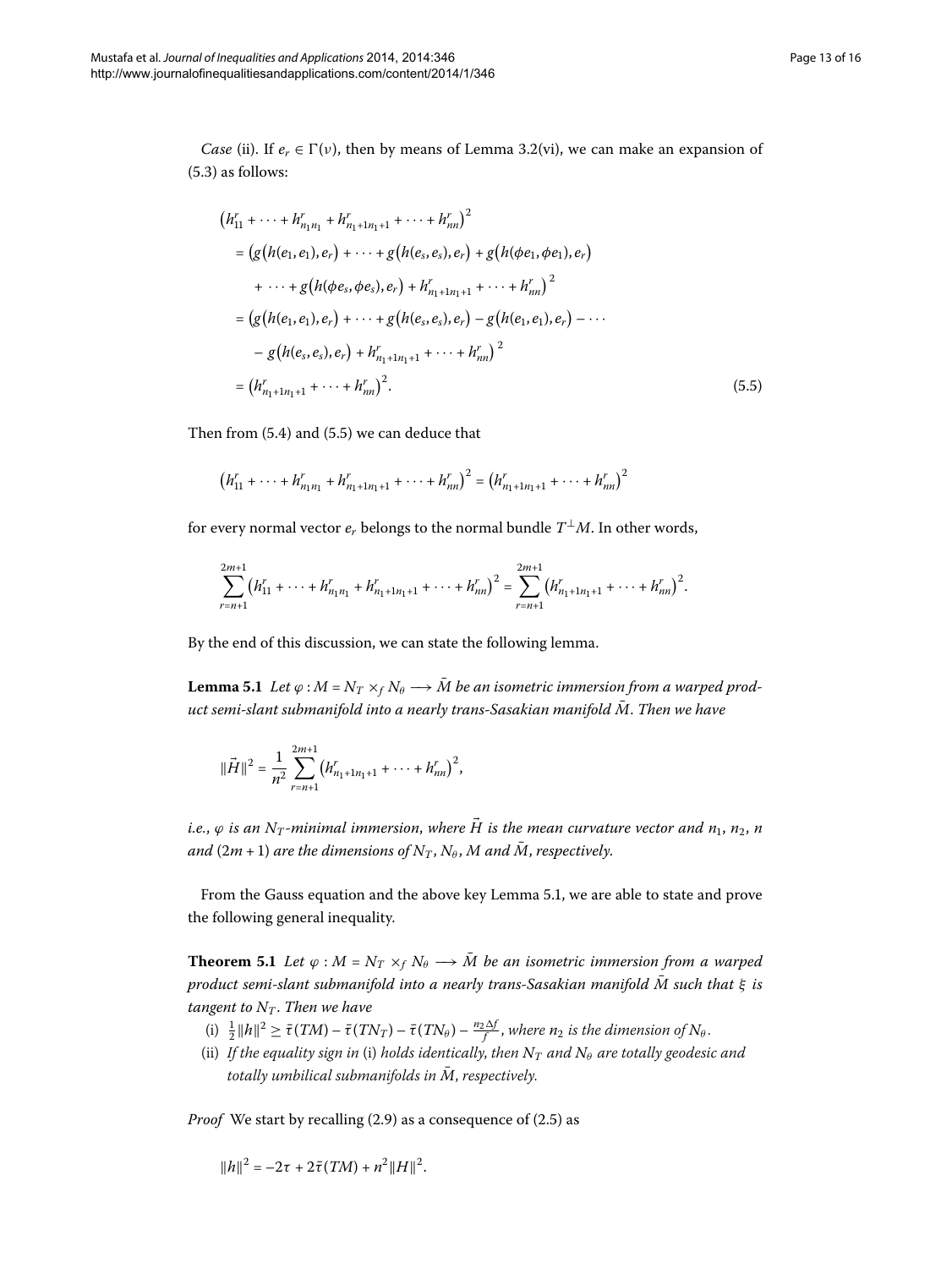Making use of  $(2.6)$  $(2.6)$  $(2.6)$  in the above equation, we deduce

$$
||h||^2 = -2 \sum_{i=1}^{n_1} \sum_{j=n_1+1}^n K(e_i \wedge e_j) - 2\tau(TN_T) - 2\tau(TN_{\theta}) + 2\bar{\tau}(TM) + n^2 ||H||^2.
$$

Then from Lemma 3[.](#page-3-3)2 and relation  $(2.8)$  it follows

$$
||h||^2 = -\frac{2n_2\Delta f}{f} - 2\bar{\tau}(TN_T) - 2\sum_{r=n+1}^{2m+1} \sum_{1 \le i < k \le n_1} \left(h_{ii}^r h_{kk}^r - \left(h_{ik}^r\right)^2\right) - 2\bar{\tau}(TN_\theta)
$$

$$
-2\sum_{r=n+1}^{2m+1} \sum_{n_1+1 \le j < t \le n} \left(h_{jj}^r h_{tt}^r - \left(h_{jt}^r\right)^2\right) + 2\bar{\tau}(TM) + n^2 ||H||^2.
$$

The above equation is equivalent to the following form:

$$
||h||^2 = -\frac{2n_2\Delta f}{f} - 2\bar{\tau}(TN_T) - \sum_{r=n+1}^{2m+1} \sum_{1 \le i \ne k \le n_1} (h_{ii}^r h_{kk}^r - (h_{ik}^r)^2) - 2\bar{\tau}(TN_\theta) + 2\bar{\tau}(TM) - \sum_{r=n+1}^{2m+1} \sum_{n_1+1 \le j \ne t \le n} (h_{jj}^r h_{tt}^r - (h_{jt}^r)^2) + n^2 ||H||^2.
$$

The above equation takes the following form when we add and subtract the same term on the right-hand side:

$$
||h||^{2} = -\frac{2n_{2}\Delta f}{f} - 2\bar{\tau}(TN_{T}) - \sum_{r=n+1}^{2m+1} ((h_{11}^{r})^{2} + \cdots + (h_{n_{1}n_{1}}^{r})^{2})
$$
  

$$
-\sum_{r=n+1}^{2m+1} \sum_{1 \leq i \neq k \leq n_{1}} (h_{ii}^{r} h_{kk}^{r} - (h_{ik}^{r})^{2}) + \sum_{r=n+1}^{2m+1} ((h_{11}^{r})^{2} + \cdots + (h_{n_{1}n_{1}}^{r})^{2})
$$
  

$$
-2\bar{\tau}(TN_{\theta}) - \sum_{r=n+1}^{2m+1} \sum_{n_{1}+1 \leq j \neq t \leq n} (h_{jj}^{r} h_{tt}^{r} - (h_{jt}^{r})^{2}) + 2\bar{\tau}(TM) + n^{2}||H||^{2}
$$
  

$$
= -\frac{2n_{2}\Delta f}{f} - 2\bar{\tau}(TN_{T}) + \sum_{r=n+1}^{2m+1} \sum_{i,k=1}^{n_{1}} (h_{ik}^{r})^{2} - \sum_{r=n+1}^{2m+1} (h_{i1}^{r} + \cdots + h_{n_{1}n_{1}}^{r})^{2}
$$
  

$$
-2\bar{\tau}(TN_{\theta}) - \sum_{r=n+1}^{2m+1} \sum_{n_{1}+1 \leq j \neq t \leq n} (h_{jj}^{r} h_{tt}^{r} - (h_{jt}^{r})^{2}) + 2\bar{\tau}(TM) + n^{2}||H||^{2}.
$$

Similarly, we can add and subtract the same term for the sixth term in the above equation; and finally, we derive

$$
||h||^{2} = -\frac{2n_{2}\Delta f}{f} + 2\bar{\tau}(TM) - 2\bar{\tau}(TN_{T}) + \sum_{r=n+1}^{2m+1} \sum_{i,k=1}^{n_{1}} (h_{ik}^{r})^{2}
$$
  
+ 
$$
\sum_{r=n+1}^{2m+1} \sum_{j,t=n_{1}+1}^{n} (h_{jt}^{r})^{2} - \sum_{r=n+1}^{2m+1} (h_{11}^{r} + \dots + h_{n_{1}n_{1}}^{r})^{2} - 2\bar{\tau}(TN_{\theta})
$$
  
- 
$$
\sum_{r=n+1}^{2m+1} (h_{n_{1}+1n_{1}+1}^{r} + \dots + h_{nn}^{r})^{2} + n^{2}||H||^{2}.
$$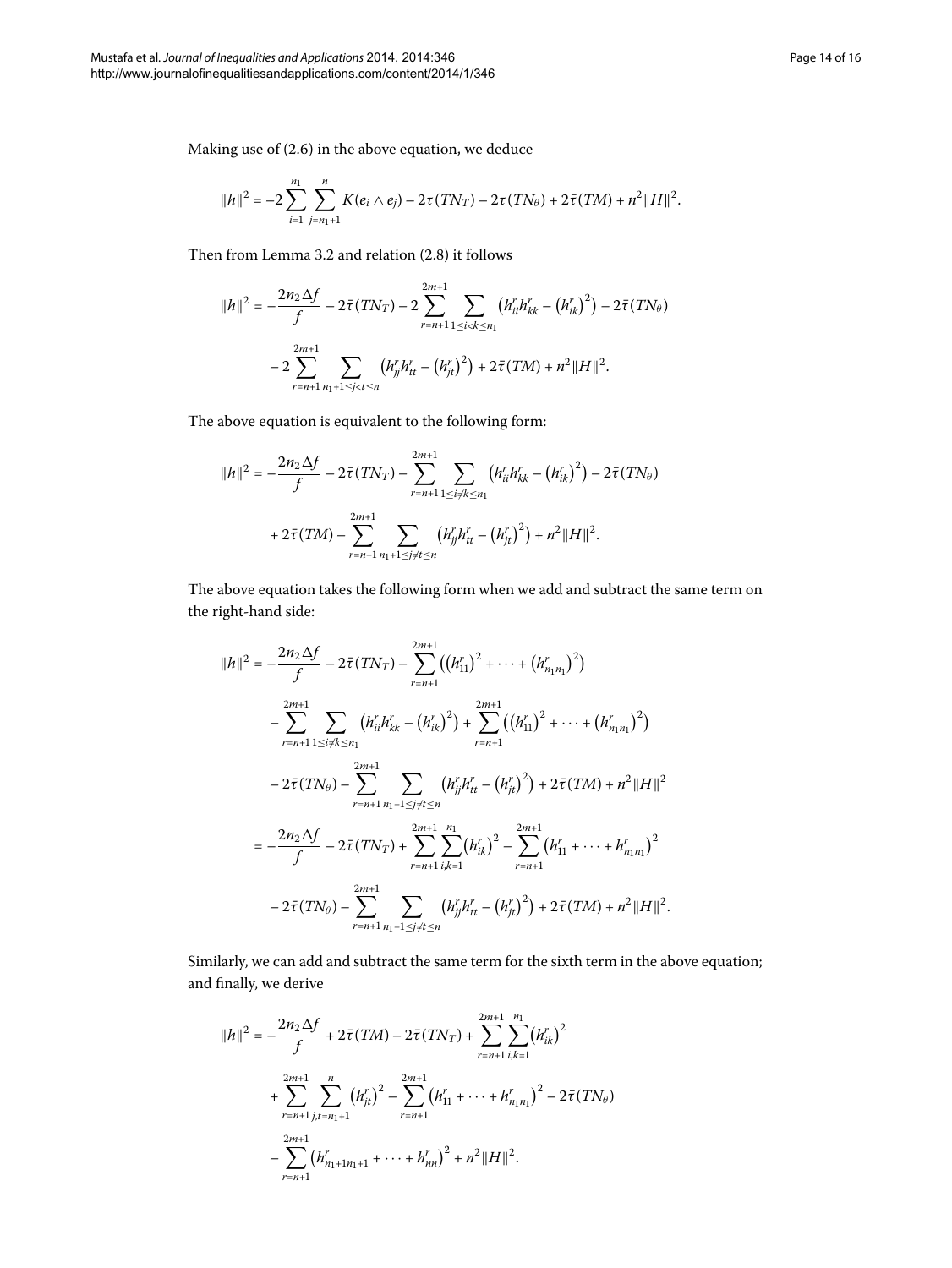Taking account of Lemma 5.1, we get the inequality (i). For the equality case, from the last relation we get

<span id="page-14-24"></span><span id="page-14-23"></span>
$$
\sum_{r=n+1}^{2m+1} \sum_{i,k=1}^{n_1} g\big(h(e_i, e_k), e_r\big) = 0 \tag{5.6}
$$

and

$$
\sum_{r=n+1}^{2m+1} \sum_{j,t=n_1+1}^{n} g\big(h(e_j,e_t),e_r\big) = 0. \tag{5.7}
$$

From (5[.](#page-14-23)6) and (5.7) we obtain that the immersion  $\varphi : M \to \overline{M}$  is totally geodesic. Also, from Corollary 3[.](#page-4-3)1 we know that the immersion  $N_T \rightarrow M$  is totally geodesic and the immersion  $N_{\theta} \rightarrow M$  is totally umbilical, hence the result (ii).

#### **Competing interests**

The authors declare that they have no competing interests.

#### <span id="page-14-0"></span>**Authors' contributions**

<span id="page-14-1"></span>All authors contributed equally to the writing of this paper. All authors read and approved the final manuscript.

#### <span id="page-14-2"></span>**Acknowledgements**

<span id="page-14-3"></span>The authors would like to express their hearty thanks to anonymous referees for their valuable suggestions and comments. The second author is supported by the Research Grant RG278-14AFR, University of Malaya.

#### <span id="page-14-6"></span><span id="page-14-5"></span><span id="page-14-4"></span>Received: 17 December 2013 Accepted: 3 July 2014 Published: 04 Sep 2014

#### <span id="page-14-9"></span><span id="page-14-8"></span><span id="page-14-7"></span>**References**

- 1. Nolker, S: Isometric immersions of warped products. Differ. Geom. Appl. 6, 1-30 (1996)
- 2. O'Neill, B: Semi-Riemannian Geometry with Applications to Relativity. Pure and Applied Mathematics, vol. 103. Academic Press, New York (1983)
- <span id="page-14-10"></span>3. Bishop, RL, O'Neill, B: Manifolds of negative curvature. Trans. Am. Math. Soc. 145, 1-49 (1969)
- <span id="page-14-11"></span>4. Chen, BY: Geometry of warped products as Riemannian submanifolds and related problems. Soochow J. Math. 28, 125-156 (2002)
- 5. Uddin, S, Khan, VA, Khan, KA: Warped product submanifolds of a Kenmotsu manifold. Turk. J. Math. 36, 319-330 (2012)
- <span id="page-14-21"></span>6. Blair, DE: Contact Manifolds in Riemannian Geometry. Lecture Notes in Math., vol. 509. Springer, Berlin (1976)
- 7. Blair, DE, Showers, DK: Almost contact manifolds with killing structures tensors. II. J. Differ. Geom. 9, 577-582 (1974)
- <span id="page-14-22"></span>8. Chinea, D, Gonzalez, C: A classification of almost contact metric manifolds. Ann. Mat. Pura Appl. 156, 15-36 (1990)
- 9. Gherghe, C: Harmonicity of nearly trans-Sasakian manifolds. Demonstr. Math. 33, 151-157 (2000)
- <span id="page-14-12"></span>10. Kim, JS, Ximin, L, Tripathi, MM: On semi-invariant submanifolds of nearly trans-Sasakian manifold. Int. J. Pure Appl. Math. Sci. 1, 15-34 (2004)
- <span id="page-14-13"></span>11. Al-Solamy, FR, Khan, VA: A note on slant submanifolds of nearly trans-Sasakian manifolds. Math. Slovaca 60, 129-136 (2010)
- <span id="page-14-15"></span><span id="page-14-14"></span>12. Mustafa, A, Uddin, S, Khan, VA, Wong, BR: Contact CR-warped product submanifolds of nearly trans-Sasakian manifolds. Taiwan. J. Math. 17, 1473-1486 (2013)
- <span id="page-14-16"></span>13. Kadri, A, Ridvan, E, Mihai, I, Murathan, C: Contact CR-warped product submanifolds in Kenmotsu space forms. J. Korean Math. Soc. 42, 1101-1110 (2005)
- <span id="page-14-18"></span><span id="page-14-17"></span>14. Munteanu, MI: Warped product contact CR-submanifolds of Sasakian space forms. Publ. Math. (Debr.) 66, 75-120 (2005)
- <span id="page-14-19"></span>15. Uddin, S, Khan, KA: An inequality for contact CR-warped product submanifolds of nearly cosymplectic manifolds. J. Inequal. Appl. 2012, 304 (2012)
- <span id="page-14-20"></span>16. Chen, BY: On isometric minimal immersions from warped products into real space forms. Proc. Edinb. Math. Soc. 45, 579-587 (2002)
- 17. Chen, BY: On warped product immersions. J. Geom. 82, 36-49 (2005)
- 18. Cabrerizo, JL, Carriazo, A, Fernandez, LM, Fernandez, M: Slant submanifolds in Sasakian manifolds. Glasg. Math. J. 42, 125-138 (2000)
- 19. Papaghuic, N: Semi-slant submanifolds of a Kaehlerian manifold. An. Ştiinţ. Univ. 'Al.l. Cuza' Iaşi, Mat. 40, 55-61 (1994)
- 20. Carriazo, A: New Developments in Slant Submanifolds Theory. Narosa Publishing House, New Delhi (2002) 21. Cabrerizo, JL, Carriazo, A, Fernandez, LM, Fernandez, M: Semi-slant submanifolds of a Sasakian manifold. Geom. Dedic.
- 78, 183-199 (1999) 22. Blair, DE: Almost contact manifolds with killing structure tensors. I. Pac. J. Math. 39, 285-292 (1971)
- 23. Chen, BY: Geometry of warped product CR-submanifolds in Kaehler manifolds II. Monatshefte Math. 134, 103-119 (2001)